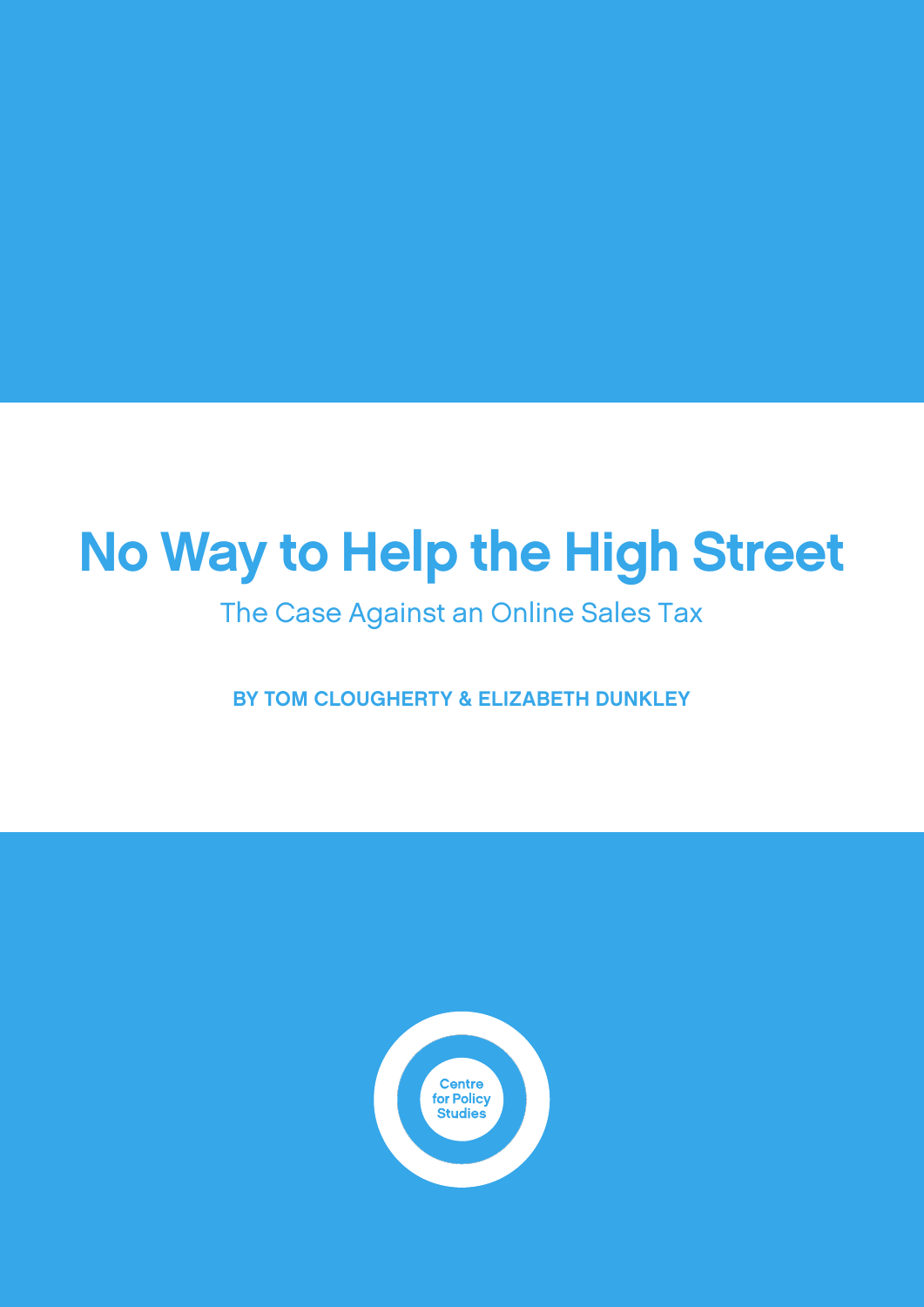#### About the Centre for Policy Studies

The Centre for Policy Studies is one of the oldest and most influential think tanks in Westminster. With a focus on taxation, economic growth, business, welfare, housing and the environment, its mission is to develop policies that widen enterprise, ownership and opportunity.

As an independent non-profit think tank, the CPS's work is supported by likeminded individuals and companies, but it retains full editorial control of all output to ensure that it is rigorous, accurate and unbiased.

#### About the Authors

Tom Clougherty is Head of Tax at the Centre for Policy Studies. He was previously executive director of the Adam Smith Institute, before moving to the United States to become managing editor at the Reason Foundation, and then editorial director in the Cato Institute's Centre for Monetary and Financial Alternatives.

Elizabeth Dunkley is a researcher at the Centre for Policy Studies. She was previously a policy and regulatory affairs advisor for the News Media Association and, prior to that, worked for UK Finance as a government and regulatory affairs intern.

#### Acknowledgements

This research was supported by Coadec – the Coalition for a Digital Economy – and features polling commissioned by them from Public First. The authors are grateful for their support and advice, and would particularly like to thank Charlie Mercer for his helpful comments throughout the research process.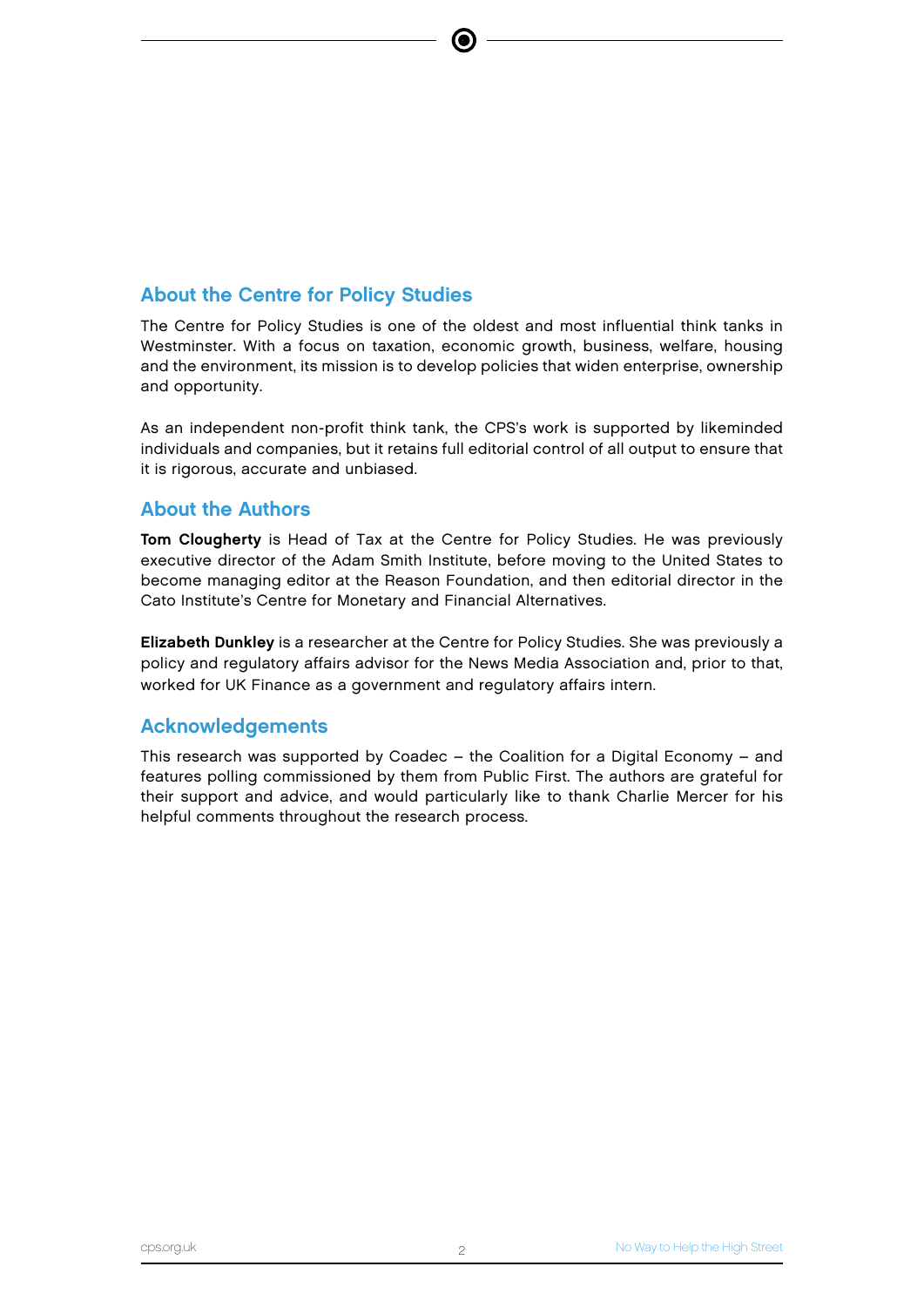# **Contents**

| <b>Executive Summary</b>                           | 4  |
|----------------------------------------------------|----|
| <b>Introduction</b>                                | 6. |
| Part 1: Assessing the Case for an Online Sales Tax | 8  |
| Part 2: Better Ways to Help the High Street        | 28 |
| Conclusion                                         | 35 |

 $\bullet$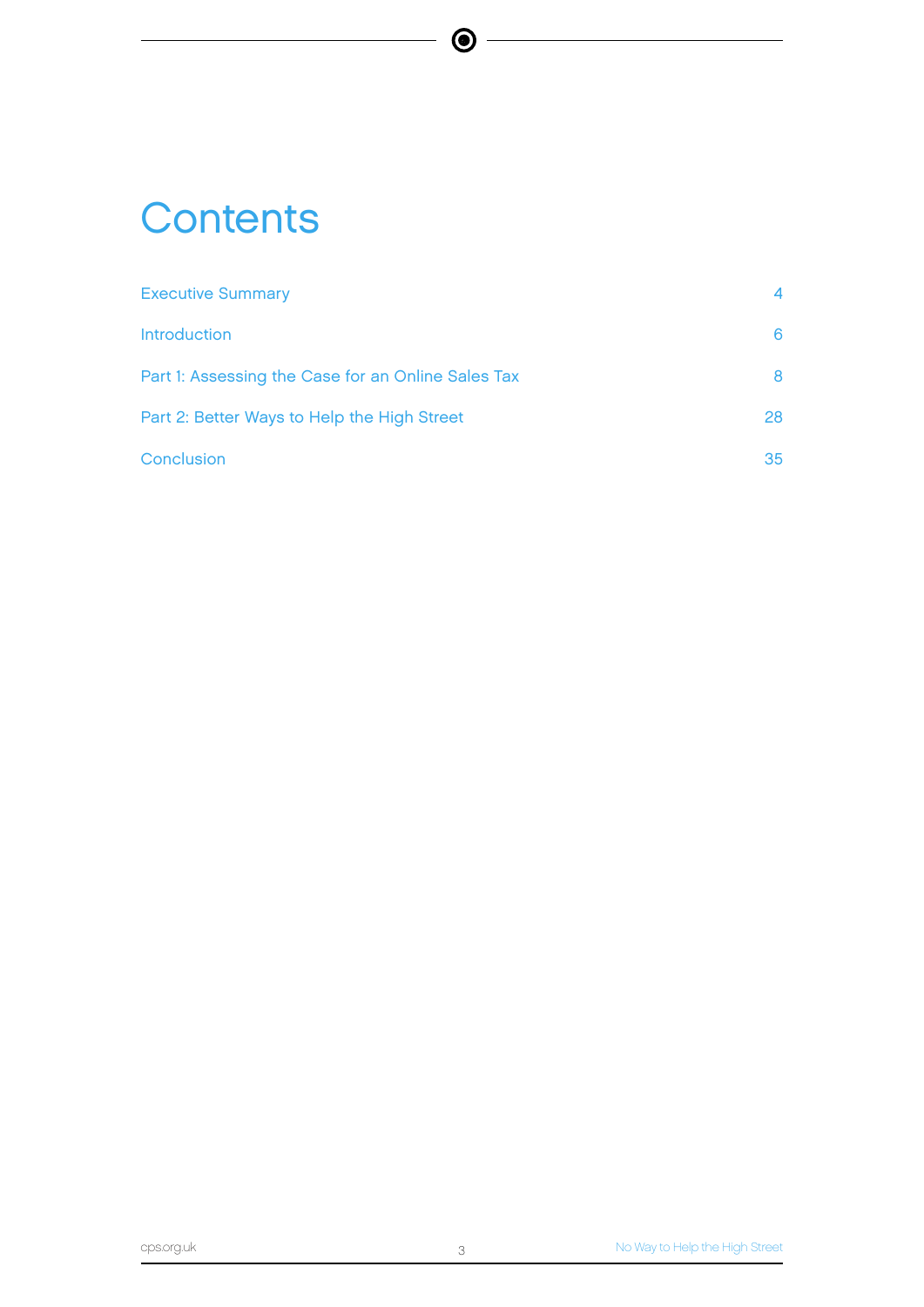# Executive Summary

- The Government is consulting on whether to introduce an online sales tax (OST), which would probably be levied at 1 or 2 per cent of a vendor's total online sales over a given allowance.
- The Government has repeatedly claimed that it does not intend to discourage online shopping. Rather, the stated purpose of an OST would be to produce enough revenue to fund a modest reduction in business rates for retail premises, helping to level the playing field between online and offline retail.
- However, any plausible version of the OST would be difficult to design, costly to implement, and the source of serious economic distortions – as well as being a very inefficient way to raise additional revenue.
- What's more, even if an OST were targeted at large online sellers (it is often dubbed 'the Amazon tax' in the press), the actual burden would fall overwhelmingly on consumers and small businesses.
- Given the current high-inflation environment, introducing a new tax burden on consumers would be totally at odds with the objective of reducing the cost of living. An OST would also sit uneasily alongside the Government's levelling up agenda, since its impact is likely to be felt most keenly in the UK's 'left behind' regions.
- It is of course vital to help the high street. But by itself, an OST would do little to do that. Polling for Coadec reveals that consumers prefer to shop online for nonprice reasons, including choice, convenience, and the availability of stock. An OST would have to significantly increase online prices relative to in-store ones to make a meaningful difference to the fortunes of traditional retail.
- At the same time, an OST would damage the UK's position as a leader in the digital economy. We should celebrate that success – and recognise the vital role played by online retailers during the pandemic – rather than punishing growing businesses with a new tax.
- The industries of the future do not have to choose Britain. The introduction of an OST, coupled with other ill-advised moves on technology regulation, risks establishing Britain as an inhospitable jurisdiction for innovation, and could prompt tomorrow's entrepreneurs to look elsewhere.
- The premise of an OST that online retail is some wholly separate part of the economy, raking in bumper profits based on unfair advantages over traditional shops – is also fundamentally flawed. In reality, most in-store retailers sell online too, and e-commerce profit margins have consistently fallen as competition has increased.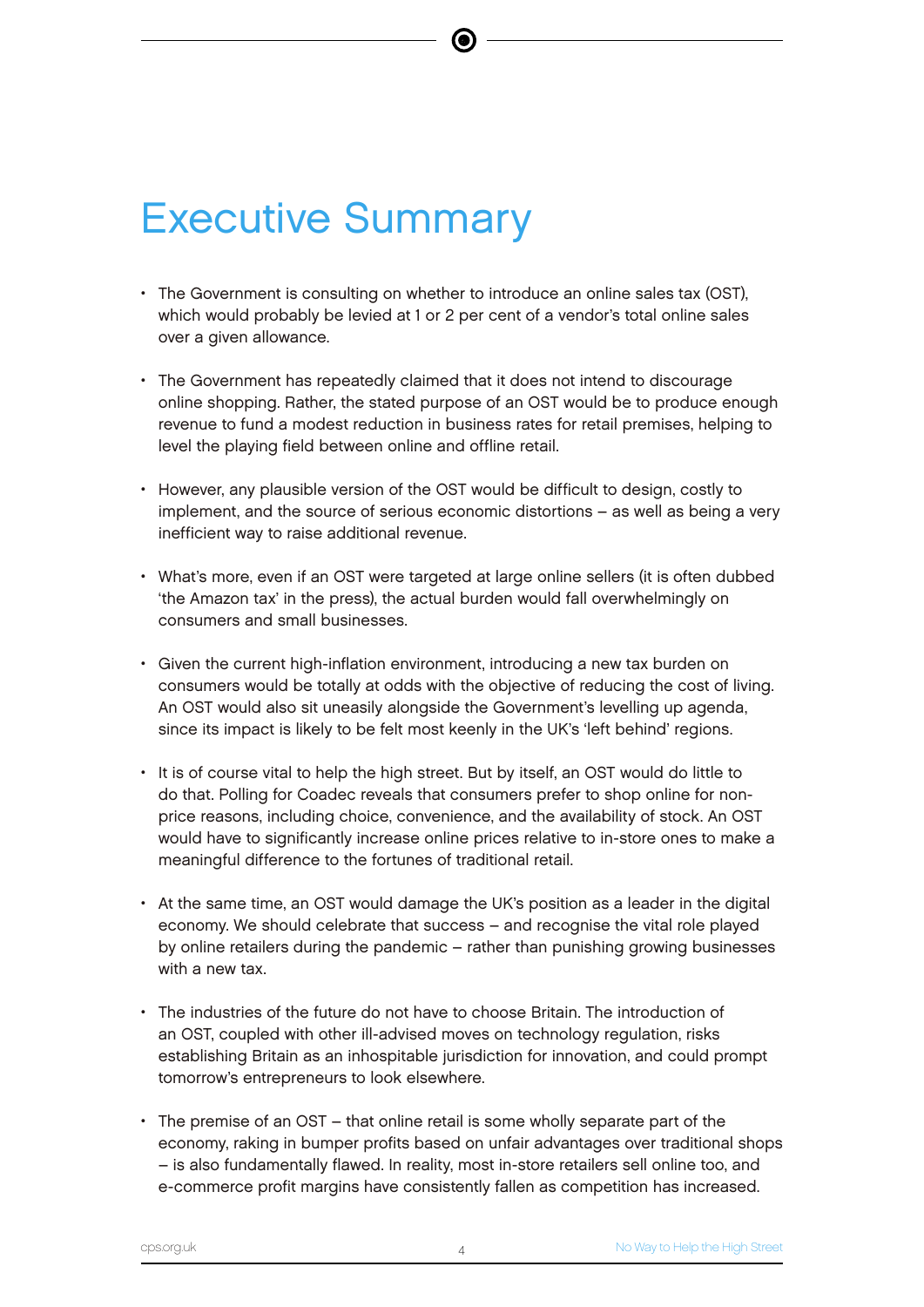- Polling also suggests that an OST would be unpopular, with opposition to the tax both more widespread and more strongly felt than support for it. Net support for an OST can only be found among Londoners and high-earners – the rest of the UK's regions, social grades and income deciles are united in their opposition to the tax. Larger businesses are more sanguine about the prospect, but even here, support quickly falls away when specific scenarios are outlined.
- None of this is to suggest that high street retailers do not need support. They do. But the problem lies not with online retail, but with the fact that we try to raise far too much money from an incredibly badly designed system of business rates. Fundamental reform is sorely needed, but it needs to be uncoupled from the unhelpful discussion surrounding an OST.
- In the short run, high street retailers would undoubtedly benefit from the kind of business rate cuts that the Government thinks an OST could fund – though such benefits would be offset to some degree by the extra tax on high street retailers' own online sales. In the longer term, both economic theory and evidence suggest that retail rents might rise to offset lower rates, meaning that in the absence of more comprehensive change, relief could be short-lived.
- A better approach would be for the Government to make good on its 2019 manifesto promise, and deliver lower business rates through a fundamental reform of the system.
- As the CPS has argued elsewhere, business rates should be based solely on underlying land values, with 'improvements' stripped out of the tax base. This would automatically cut rates bills for shops in most parts of the country, while delivering a range of other long-term economic benefits. There should also be annual revaluations of the rates.
- The business rates multiplier should also be fixed ideally at a lower rate rather than rising with inflation in future. Additional revenues, if necessary to fund the cuts, should come from a broader rebalancing of the tax system – not from a narrowly targeted and distortionary tax like the OST.
- The Government should also pursue a range of other policies to help the high street, such as encouraging commercial-to-residential conversions, tackling empty storefronts, and encouraging consolidated ownership – or at least joined-up thinking – on high streets across the country.
- Ultimately, the case for an online sales tax does not stack up. It would burden consumers and small businesses at a time of high inflation. It would punish innovation, undermine competition, and generate significant deadweight losses at a time when economic growth should be a primary concern. It would hit hardest (and be most unpopular) in precisely those regions the Government says it wants to 'level up'. And it would do all that without making a meaningful or lasting difference to the precarious fortunes of the British high street.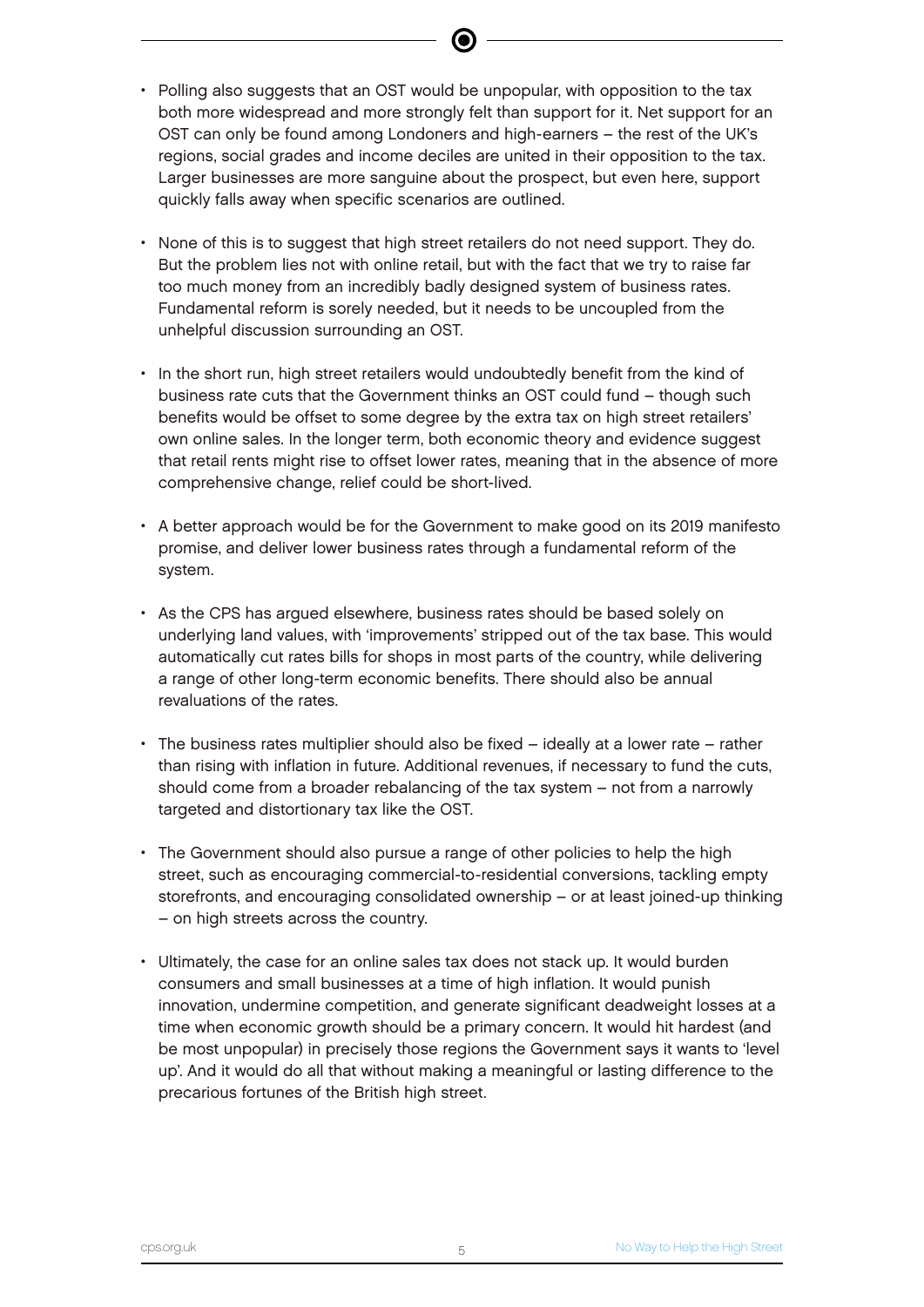# **Introduction**

These are tough times for the British high street. Even before the pandemic, vacancy rates had been rising steadily to an average of 13% nationwide, reaching a high of 19% in the North East.<sup>I</sup> Estimates suggested that between 25% and 40% of retail space across the country was no longer viable in the long term.<sup>2</sup> More than two thirds of the British public felt that the quality of their high streets was declining – and with it, the quality of their communities, and of their daily lives.<sup>3</sup>

Many people have been quick to pinpoint the culprit: the rise of online shopping. This has certainly been extraordinary. As recently as 2007, online sales as a proportion of all retail sales were a mere 3.4%. In the first quarter of 2020, on the eve of the first Covid-19 lockdown, that figure had risen to nearly 21% – a six-fold increase.<sup>4</sup> And the pandemic turbocharged that growth, with the UK's top 100 retailers reporting an average increase in online traffic of 52%.<sup>5</sup>

> í<br>jc Between March 2020 and April 2021, 190,000 jobs were lost in retail, with 8,700 chain stores closing in the first six months of 2021 alone '

The result was devastating for the high street. Between March 2020 and April 2021, 190,000 jobs were lost in retail, with 8,700 chain stores closing in the first six months of 2021 alone.<sup>6</sup>

An increasingly vocal body of opinion has argued that this is not just an unfortunate development, but an unfair one. The argument is that the rise of online retail has not been driven by any inherent superiority in its business model, or at least not just by that. It has been fostered by a business tax regime that actively discriminates against bricks-and-mortar traders. Set up a shop on a high street, and you will be taxed to the hilt. Sell the same goods from a sprawling warehouse on the town's outskirts, and the burden will be far less. Hence the decision by the Government to consult on the merits of an online sales tax (OST), which was framed explicitly as 'a means to rebalance the taxation of the retail sector between online and in-store retail'.<sup>7</sup>

The case for such a tax is superficially attractive. We all know how important high streets are, and why we need to protect them. There is also widespread acceptance that business rates are horrendously high – it is no coincidence that the Labour Party

<sup>1</sup> Local Data Company, Retail and Leisure Analysis 2020. [Link](https://www.localdatacompany.com/download-report-h1-2020?utm_campaign=H1%202020%20Report%20-%20Nov%202020&utm_medium=email&_hsmi=98985970&_hsenc=p2ANqtz-_UXgOgTV4xtU_-r90itUGA_dZkTWgQ5ejpcuHhiMLZqjPI_exYMxG3LushrSvuYr1l0EqMsr7pviD3WxFwOaYTl62eqsXxRsUcCtQu-CP2RPzPBEw&utm_content=98985970&utm_source=hs_email)

<sup>2</sup> Alex Morton & Jethro Elsden, Reshaping Spaces. [Link](https://cps.org.uk/wp-content/uploads/2021/07/210716150853-CPSRESHAPINGSPACES2.pdf)

<sup>3</sup> Ibid.

<sup>4</sup> ONS, Internet sales as a percentage of total retail sales (ratio) (%). [Link](https://www.ons.gov.uk/businessindustryandtrade/retailindustry/timeseries/j4mc/drsi)

<sup>5</sup> TLT, Retail IT systems straining to keep pace with heightened demand. [Link](https://www.tltsolicitors.com/insights-and-events/news/retail-it-systems-straining-to-keep-pace-with-heightened-demand/)

<sup>6</sup> Chris Walker & Jack Hutchinson, Cutting the Shops Tax. [Link](https://wpi-strategy.com/site/wp-content/uploads/2021/09/Levelling-Up-210930.pdf)

HM Treasury, Online sales tax: Assessing an option to help rebalance taxation of the retail sector. [Link](https://www.gov.uk/government/consultations/online-sales-tax-policy-consultation)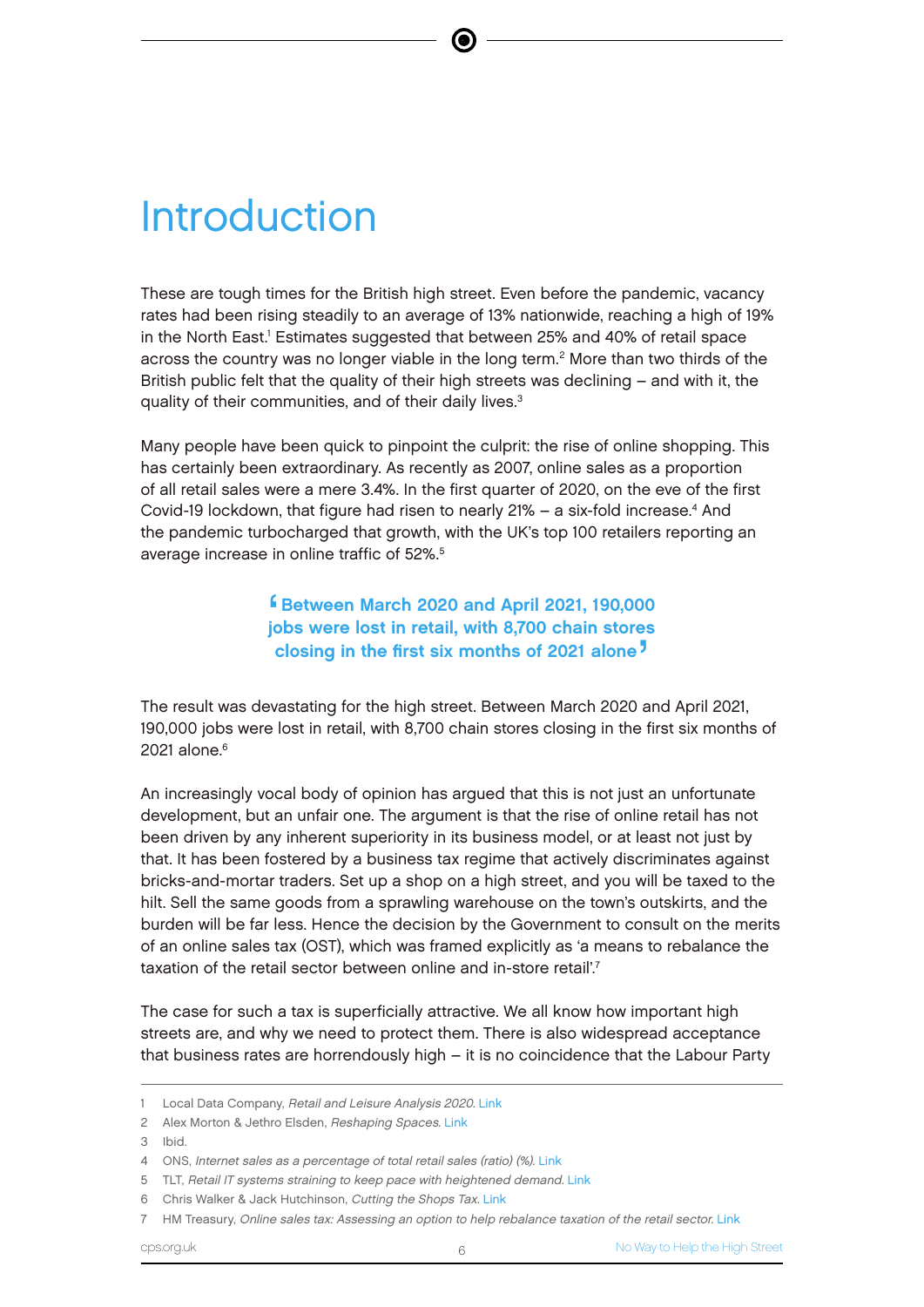has made reform of the system one of its core promises to business, $^8$  or that a group of the country's best-known retailers are backing a campaign to 'Cut the Shops Tax' (a campaign the Centre for Policy Studies wholeheartedly endorses).<sup>9</sup> A survey by the British Retail Consortium in September 2021 found that 83% of retailers said it was 'likely', 'very likely' or 'certain' that they would close shops if the business rates burden is not reduced<sup>10</sup>

But as this report will show, there are profound question marks over whether an OST will do anything to help those firms – and, indeed, whether it will be in any way practical, effective, popular or simple to implement, or raise enough to remotely compensate for the existing burden of business rates.

> $e$ A survey by the British Retail Consortium in September 2021 found that 83% of retailers said it was 'likely', 'very likely' or 'certain' that they would close shops if the business rates burden is not reduced<sup>7</sup> '

It should be remembered that the woes of the British high street long predate the rise of online retail. In 2011, the retail guru Mary Portas published her recommendations, commissioned by the Government, for addressing what was already a well-established problem. Although her report mentioned the likely future growth of online retail (then less than 10% of retail sales), not a single one of her 28 recommendations was concerned with deterring people from shopping online. Instead they focused on all too familiar problems such as vacant units, a lack of joined-up thinking, overly expensive or inaccessible parking  $-$  and, of course, the burden of business rates.<sup>11</sup>

In short, there is a powerful need to help the high street, and an overwhelming case for doing so. But as this paper will show, introducing a new tax on online sales would not just be a sticking plaster over a gaping wound, but a retrograde step in all kinds of other ways. The best way to help the high street would be to ease the unfair burden on firms operating there – not to impose new and equally unfair burdens on others.

<sup>8</sup> Labour Party, Labour to Scrap Business Rates and Replace with Fairer System. [Link](https://labour.org.uk/press/labour-to-scrap-business-rates-and-replace-with-fairer-system/)

<sup>9</sup> See www.cuttheshopstax.co.uk. [Link](http://www.cuttheshopstax.co.uk)

<sup>10</sup> Chris Walker & Jack Hutchinson, Cutting the Shops Tax. [Link](https://wpi-strategy.com/site/wp-content/uploads/2021/09/Levelling-Up-210930.pdf)

<sup>11</sup> Gov.uk, The Portas Review. [Link](https://assets.publishing.service.gov.uk/government/uploads/system/uploads/attachment_data/file/6292/2081646.pdf)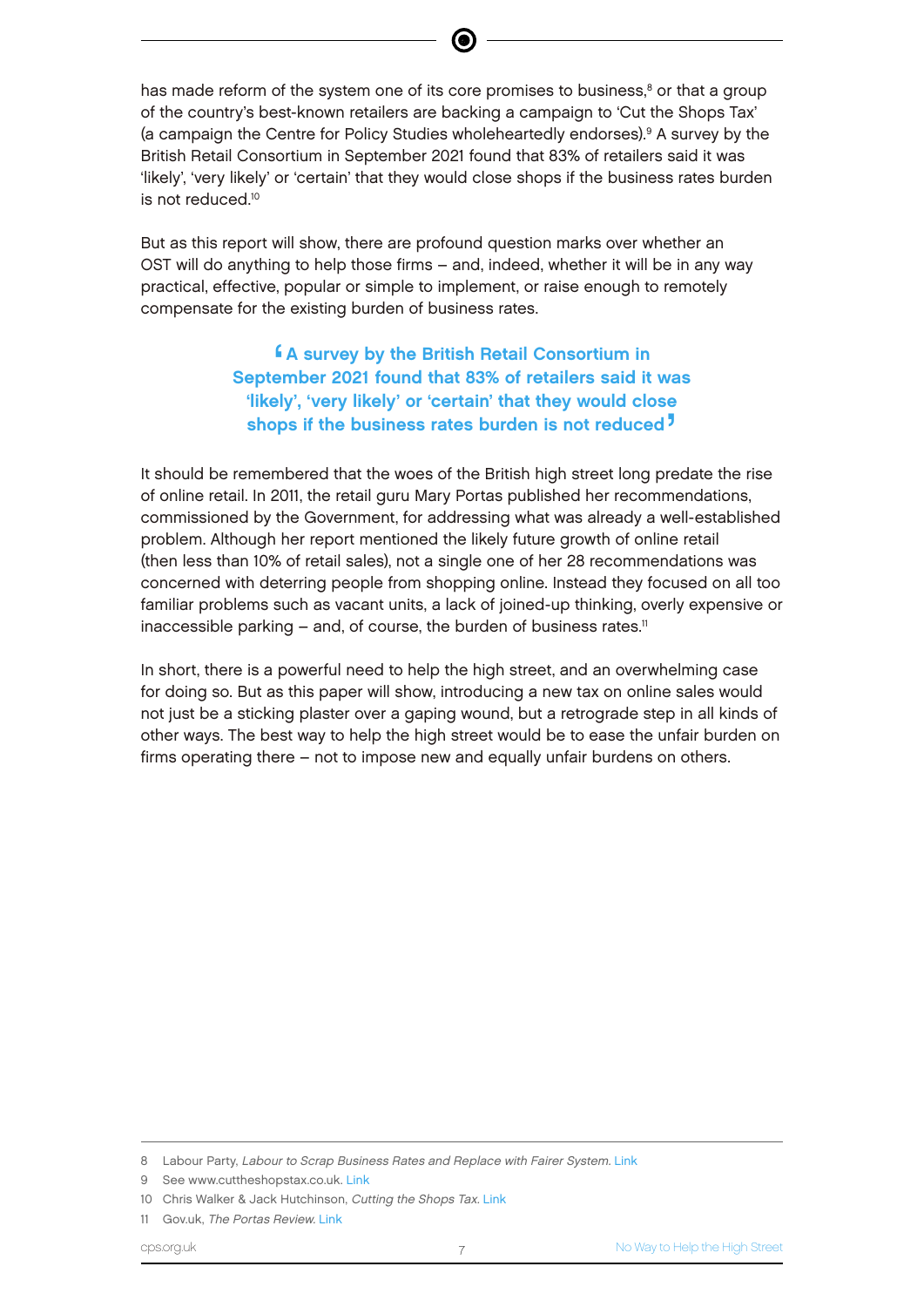# Part 1: Assessing the Case for an Online Sales Tax

### The What and Why of an Online Sales Tax

Even before Covid-19 hit, there was already a long-term shift under way towards online retail and away from the bricks and mortar high street. However, this was hugely exacerbated by the pandemic. Overall in 2020, online non-food sales increased by 36.2% compared with 2019, while in-store sales of non-food items declined by 24.0%, reaching a record low.<sup>12</sup>

(⊜

While the growth of online retail has eased off as high streets have reopened, the proportion of online purchases as a total of retail sales remains comfortably above pre-pandemic levels: 28.3% in Q4 2021 compared with 20.6% in Q1 2020.



#### Internet sales as a percentage of total retail

#### Source: ONS

This growth has not been spread evenly. Among the types of goods that people have been purchasing online, there has been a huge increase in the food and grocery sector – up by 94% since the pandemic began. Online purchasing of homeware also increased by 65%, as homeowners used lockdown to redecorate and rethink their living spaces. Lifestyle and leisure spending rose by 47%; fashion and beauty by 32%.<sup>13</sup>

13 Ibid.

<sup>12</sup> British Retail Consortium, No Christmas Respite as 2020 Hits Record Low. [Link](https://brc.org.uk/news/corporate-affairs/no-christmas-respite-as-2020-hits-record-low/)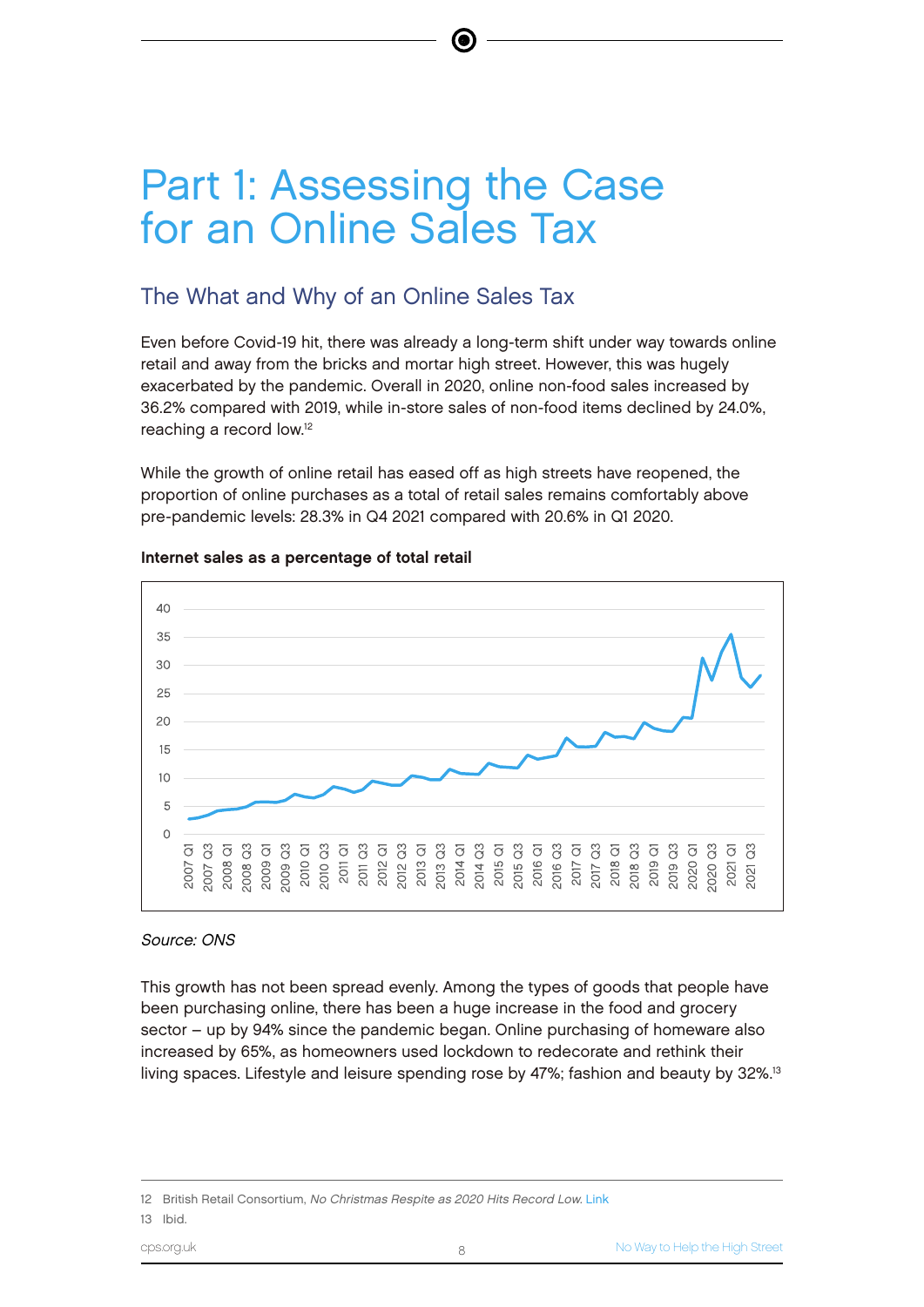All this has come at a time when the high street was already reeling. Vacancy rates in 2019 ranged from 9% in London to 19% in the North East, averaging 13% across the whole country.<sup>14</sup> And as previous Centre for Policy Studies research has pointed out, regions with high commercial vacancy rates are correlated with areas where the Conservatives picked up more seats in the 2019 election.

| <b>Region</b>          | <b>Conservative MPs</b><br>gained in 2019 | Gains as % of<br>regional MPs | <b>Vacancy rate</b> |
|------------------------|-------------------------------------------|-------------------------------|---------------------|
| Greater London         | 0                                         | 0%                            | 9.4%                |
| South East             | 2                                         | 2.3%                          | 11.3%               |
| East of England        | $\overline{c}$                            | 3.4%                          | 12.6%               |
| South West             |                                           | 1.8%                          | 13.1%               |
| East Midlands          | $\overline{7}$                            | 15%                           | 14.5%               |
| West Midlands          | 9                                         | 15%                           | 15.6%               |
| Yorkshire & the Humber | 9                                         | 16.6%                         | 16.5%               |
| North West             | 12 <sup>2</sup>                           | 16%                           | 16.5%               |
| North East             | 7                                         | 24%                           | 19.2%               |

Source: CPS & Local Data Company

While some consumers will return to their previous shopping habits once the impact of the pandemic fully recedes, a significant proportion will continue to shop more online, with evidence suggesting that the levels of online shopping are likely to remain elevated even as normal life resumes.<sup>15</sup> Almost four in 10 UK shoppers say their shopping habits have permanently changed, with the majority of consumers intending to do more shopping online than they did pre-pandemic.<sup>16</sup> Some 44% of people say they intend to visit retail shops less frequently than they did before the lockdowns.

All this has intensified the familiar debate about the future of the high street. Polling undertaken just before Covid hit by the Nationwide Building Centre found that over seven in 10 people found their high street an important part of their community – but as mentioned above, more than two-thirds said that it had declined over the past five years.<sup>17</sup> Additionally, more than seven in 10 people said that they would judge a local town by the state of the high street alone. A quieter high street means less of a community, fewer jobs, and a general degradation of the quality of life.

It has also been easy for many to pinpoint a culprit: online retailers, who benefit from lower overheads and are thus able to offer the same products at lower prices.<sup>18</sup> High-street retailers tend to face higher rents and higher business rates. Online retail commands a lower business rates bill: brands that are only online do not have high

<sup>14</sup> Local Data Company, Retail and Leisure Analysis 2020. [Link](https://www.localdatacompany.com/download-report-h1-2020?utm_campaign=H1%202020%20Report%20-%20Nov%202020&utm_medium=email&_hsmi=98985970&_hsenc=p2ANqtz-_UXgOgTV4xtU_-r90itUGA_dZkTWgQ5ejpcuHhiMLZqjPI_exYMxG3LushrSvuYr1l0EqMsr7pviD3WxFwOaYTl62eqsXxRsUcCtQu-CP2RPzPBEw&utm_content=98985970&utm_source=hs_email)

<sup>15</sup> Alvarez and Marshall, The Shape of Retail, [Link](https://www.alvarezandmarsal.com/sites/default/files/true_cost_of_online.pdf)

<sup>16</sup> Ibid.

<sup>17</sup> Elias Jahshan, What high street shoppers want: more family-run businesses, fewer vape & betting stores. [Link](https://www.retailgazette.co.uk/blog/2020/01/high-street-shoppers-want-fewer-vaping-stores-more-family-run-businesses/)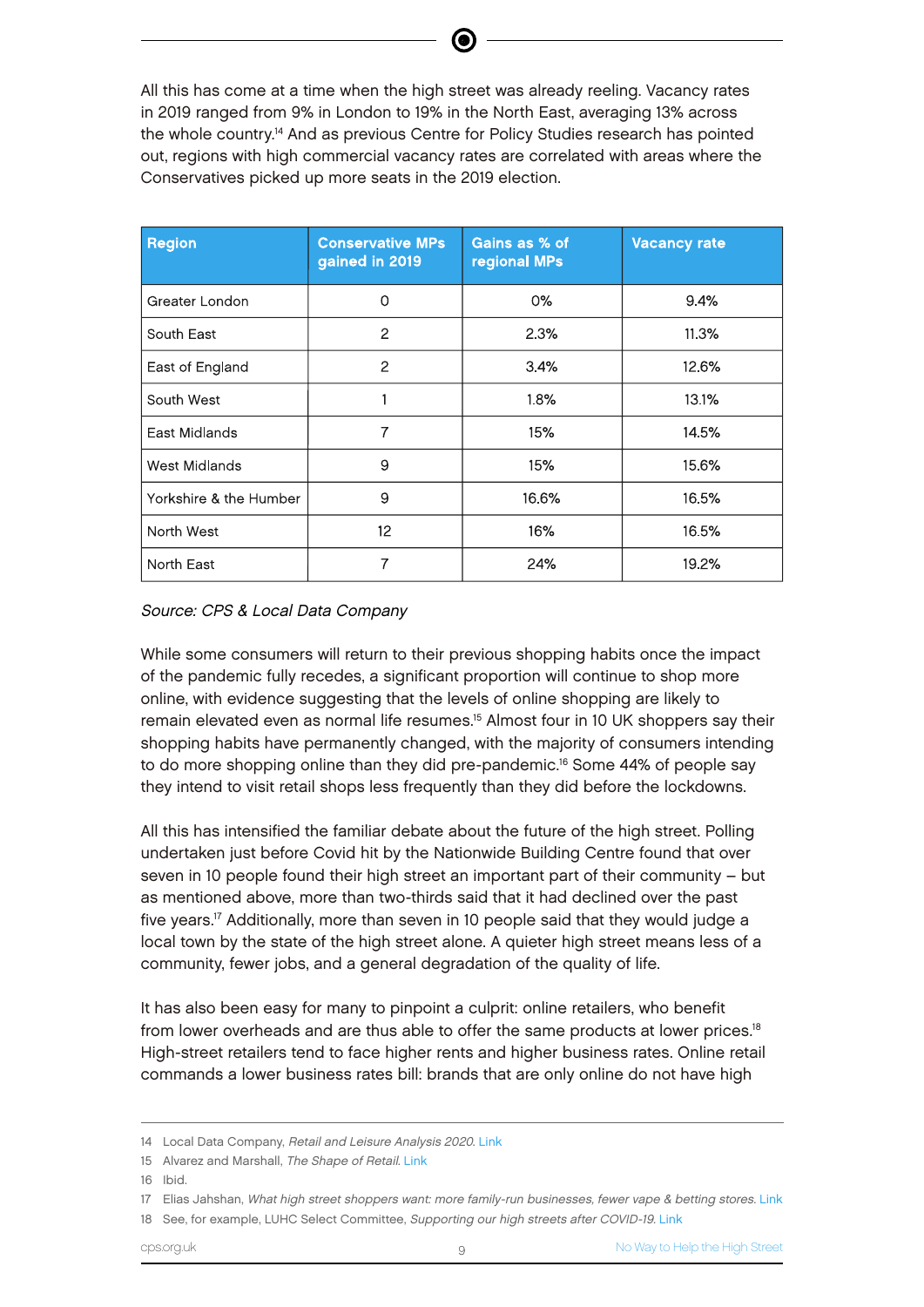street stores on which to levy business rates, and warehouses for storing online goods tend to have lower rateable values and therefore pay less in business rates.

All of this has sparked a policy debate about whether online retailers should be forced to pay an online sales tax (OST) in order to level the playing field. In February 2022, HM Treasury announced a call for evidence on an OST – a result of a commitment made in a wider consultation on business rates, published in October 2021.

The most obvious point to make here is that business rates are a huge source of revenue for the Government, bringing in a total of £31.7 billion in 2019-20, representing 1.4% of GDP.<sup>19</sup> That sheer amount of cash was one reason why the consultation on business rates rejected any fundamental reform, on the grounds that business rates funded vital local services and that no alternative commanded sufficient support to replace them.

For an OST in particular, or digital taxation in general, to replace a significant proportion of this sum, it would have to be levied at an extraordinarily high rate. The Director of the Centre for Policy Studies recently pointed out, with regard to Labour's proposal to fund a lowering of the burden on retailers by sextupling the existing levy on large tech firms, that you would need 170 more Googles to replace the full revenue from rates.<sup>20</sup>

Accordingly, the proposal being consulted on sets its sights relatively low, with hopes that introducing an OST will raise £1 or 2 billion annually – revenue that will explicitly be used to rebalance the tax system by funding business rates relief for bricks and mortar retailers.

#### e<br>tl Business rates are a huge source of revenue for the Government, bringing in a total of £31.7 billion in 2019-20, representing 1.4% of GDP<sup>7</sup> '

Such a tax would be a global first, and would make the UK the only country in the world to place a sales tax solely on purchases made online. Which is among the many reasons that it needs extremely careful scrutiny.

The Government's online sales tax consultation, which ran from February 25 to May 20 this year, made it clear that the Government has not yet decided whether to introduce an OST, or determined the precise design and scope that any such tax would have.<sup>21</sup> Nevertheless, the Treasury's consultation document does give us some sense of what an OST would look like if it was introduced.

Unlike a typical retail sales tax, the Government envisages levying an OST on the seller rather than the buyer, and probably doing so based on some aggregated figure representing their online sales, rather than a sale-by-sale basis. In other words, we are talking here about an annual levy rather than a new form of online VAT.

<sup>19</sup> Office for Budget Responsibility, Economic and Fiscal Outlook March 2022. [Link](https://obr.uk/docs/dlm_uploads/CCS0222366764-001_OBR-EFO-March-2022_Web-Accessible-2.pdf)

<sup>20</sup> Robert Colvile, 'The ace up Starmer's sleeve is something the Tories can't match', Sunday Times, April 2022. [Link](https://www.thetimes.co.uk/article/the-ace-up-starmers-sleeve-is-something-the-tories-cant-match-boring-predictability-20zmf6z3b) 21 HM Treasury, Online sales tax: Assessing an option to help rebalance taxation of the retail sector. [Link](https://www.gov.uk/government/consultations/online-sales-tax-policy-consultation)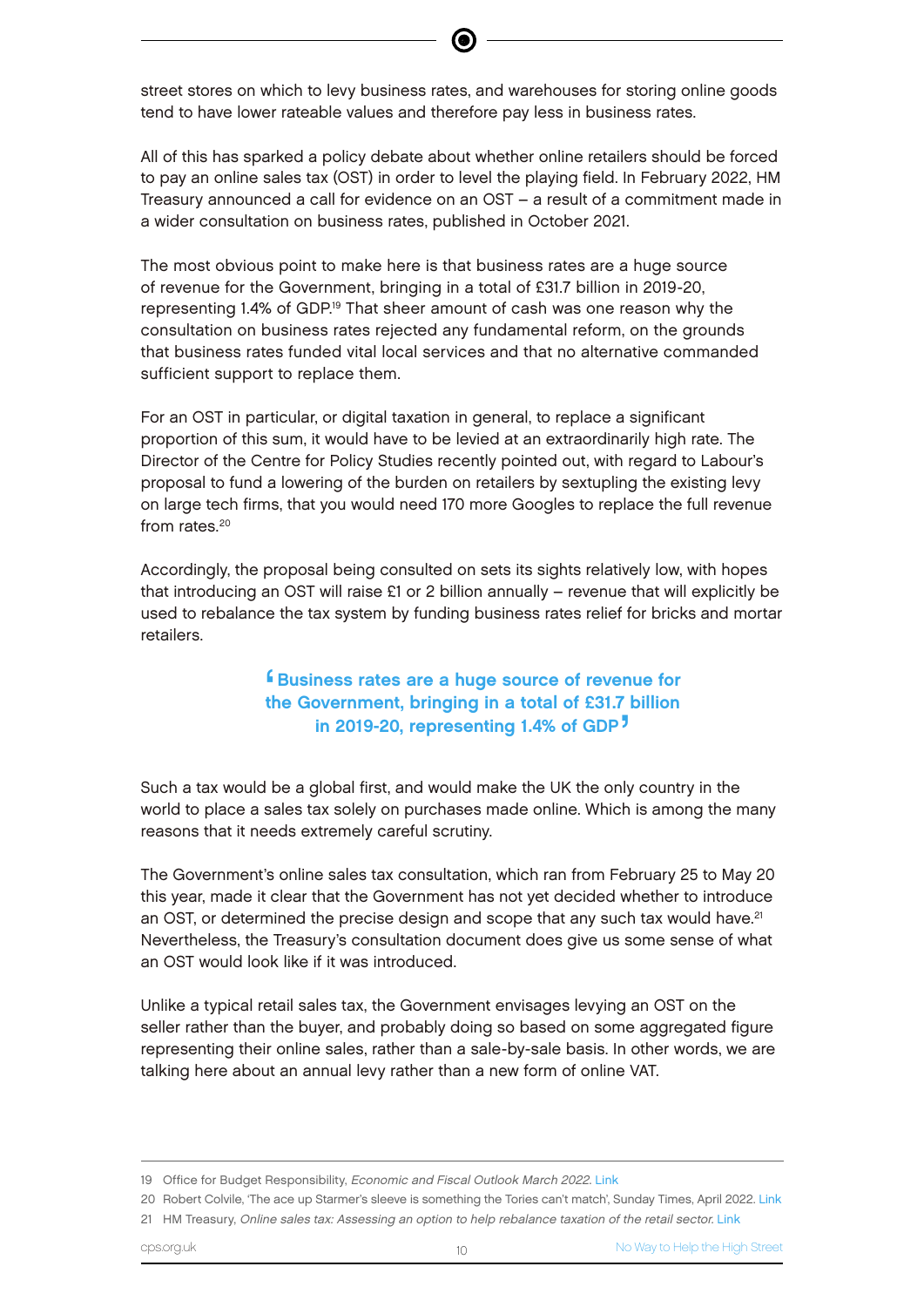If the consultation is anything to go by, this new tax would be levied at a fairly low level – perhaps 1% or 2% if the OST is based on revenues, or £1 per order if the tax is levied according to the number of orders a firm receives (or perhaps the number of deliveries it makes). The Government also looks likely to protect smaller firms by only levying an OST on sales above a given figure: £2m in online revenues is given as an indicative figure. An OST would likely be charged on goods but not services, and would probably aim to exclude business-to-business transactions.

It is worth stressing here that the purpose of this tax, from the Government's point of view, is explicitly not to make it harder to buy things online. The authors insist multiple times in the consultation paper that they do not intend 'to discourage consumers from shopping online'. Rather, the goal is to raise enough money from a tax on online sales to appreciably reduce the business rates burden on retailers.

> $\frac{6}{2}$ The Treasury suggests that a 1% OST, on top of a £2m allowance, would raise about £1bn – enough to replace roughly 13% of the business rates revenue from retail properties (or 9% from the broader category of retail, hospitality, and leisure property)<sup>7</sup> '

The Treasury suggests that a 1% OST, on top of a £2m allowance, would raise about £1bn – enough to replace roughly 13% of the business rates revenue from retail properties (or 9% from the broader category of retail, hospitality, and leisure property). Excluding goods that are zero-rated for VAT purposes from the OST base would reduce the revenue generated – and the corresponding business rates relief – by 10-20%.

Advocates of an OST justify this potential trade-off by arguing that 'in-store retailers pay a disproportionate share of business rates', which makes 'bricks and mortar business models less competitive'. That, of course, was the problem that the Government promised to fix in its 2019 manifesto, via fundamental reform of the business rates system – which its consultation notably failed to deliver.

It is obviously true that high street retailers face high business rates. But that's not because the Government is singling them out for perverse treatment. Rather, it is because business rates are based on property values, which tend to be high in cityand town-centre locations.

There are therefore two principled objections to an OST. The first is that all businesses face the same overall tax system – just as they face, say, the same employment regulations and minimum wage laws. They must decide on that basis how to structure themselves and operate. You could argue that online retailers have simply worked out a lower-cost way to provide a service – just as a business that automates production has found a more efficient way of fulfilling its orders.

The second is that even if the current tax system does discriminate against a particular retail model, the solution should be to ease the burden on those retailers rather than increasing it on other firms. Imagine for a second that the fortunes of online and in-store retail were reversed, and high packaging and delivery costs (perhaps driven by new environmental levies to reduce packaging waste and delivery emissions) were making online retail uncompetitive. Would such a scenario justify an additional tax on in-store retail to 'level the playing field'? Almost no one would suggest that was a good idea.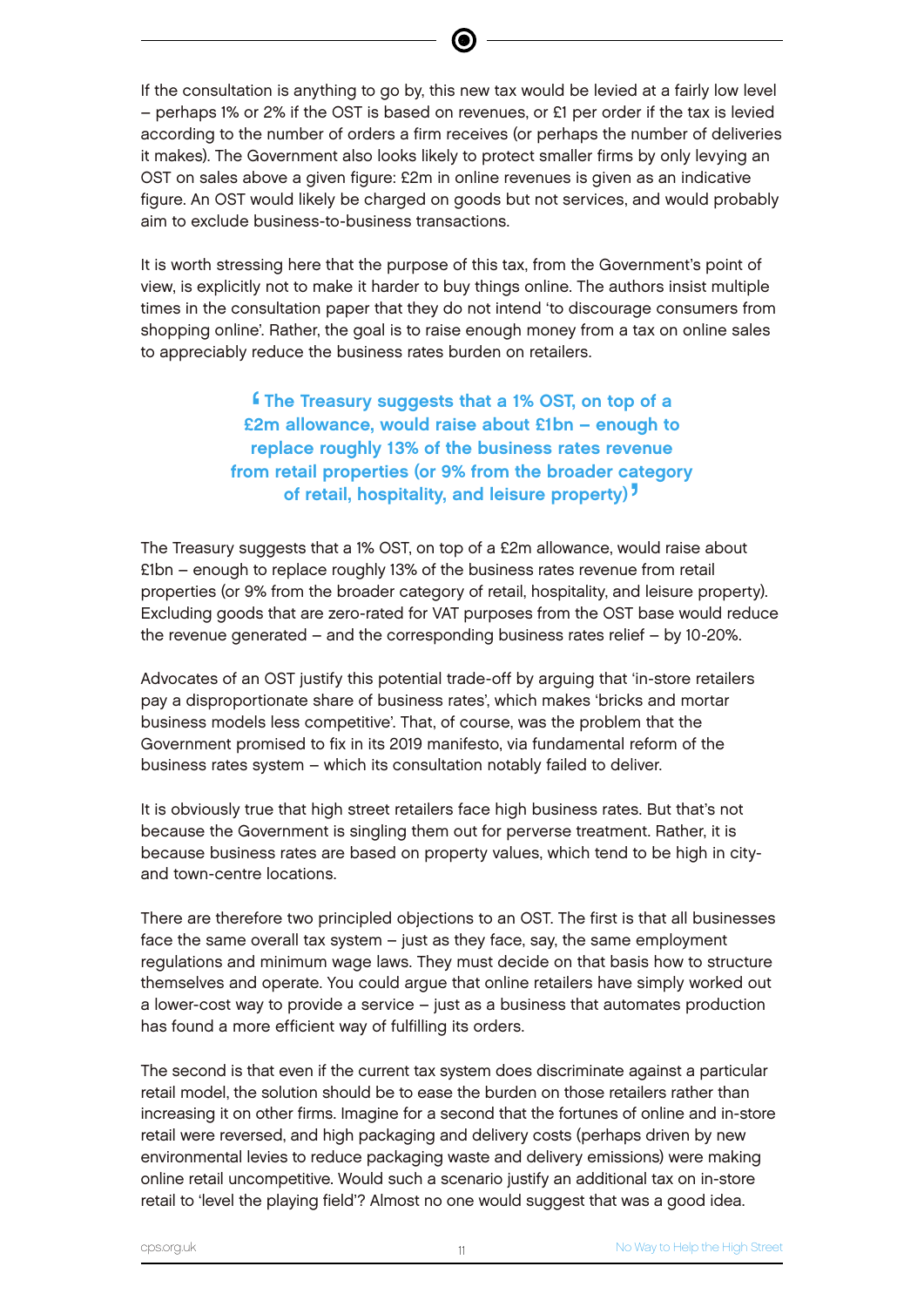Fundamentally, the problem here is that we are trying to raise far too much money from a particular tax base – namely, the rental value of commercial property. And as we will show, even if an OST were in theory the best way to address that problem, it is certainly not in practice. For even a version of the tax that sounds quite straightforward and limited at first has the potential to prove fearsomely complicated and economically damaging in practice.

### Designing an Online Sales Tax

The Government's consultation on the OST is an unusual document, in that it almost reads like a carefully composed case against the introduction of any such tax.

Time and again, the consultation paper lays out the practical impediments to an efficient and effective OST coming into force, before asking respondents for ideas about how such problems could be overcome.

In many cases, the only honest answer is that they can't: the OST is by its nature a narrow and distortionary tax, and trying to square it with good economic policymaking is a fool's errand.

In particular, early in the consultation, the authors lay out five core principles for sensible tax policy. Taxes should be *sustainable* in view of long-term trends; should be *efficient*, by incentivising economic growth and minimising distortions; should be *fair*, reflecting ability to pay; should be *simple*, involving low compliance and collection costs; and should be *predictable*, allowing individuals and businesses to plan for the future.

#### $\frac{1}{1}$ Time and again, the Government's consultation paper lays out the practical impediments to an efficient and effective OST coming into force<sup>7</sup> '

On the face of it, an OST might seem sustainable, since online shopping is currently in the ascendant, and looks very much like the future of retail. Presumably there will be sales revenue there for the Government to tax  $-$  if it is so inclined  $-$  for the foreseeable future. But a narrow tax that generates such a small amount of revenue is always going to be something of an orphan within the tax system, imposing significant frictions for little practical gain. The most sustainable taxes are those that collect a large amount of revenue, on a broad base, according to clearly understood principles.

The proposed OST can also be challenged on the grounds of fairness. If you assume the burden of an OST will ultimately fall on consumers, is it fair to make those who prefer to shop online bear a greater tax burden than those who like to shop in person? Or that, as we show below, its burden falls disproportionately on the most deprived parts of the country? Putting another burden on consumers while inflation continues to rise also seems distinctly unfair.

As for predictability, an OST would contribute to the ever-increasing impression that Britain has an unsettled tax system, in which the Government looks to target new and innovative business models with specific taxes, rather than maintaining a neutral tax system based on big, broad tax bases, like income or consumption. As such, an OST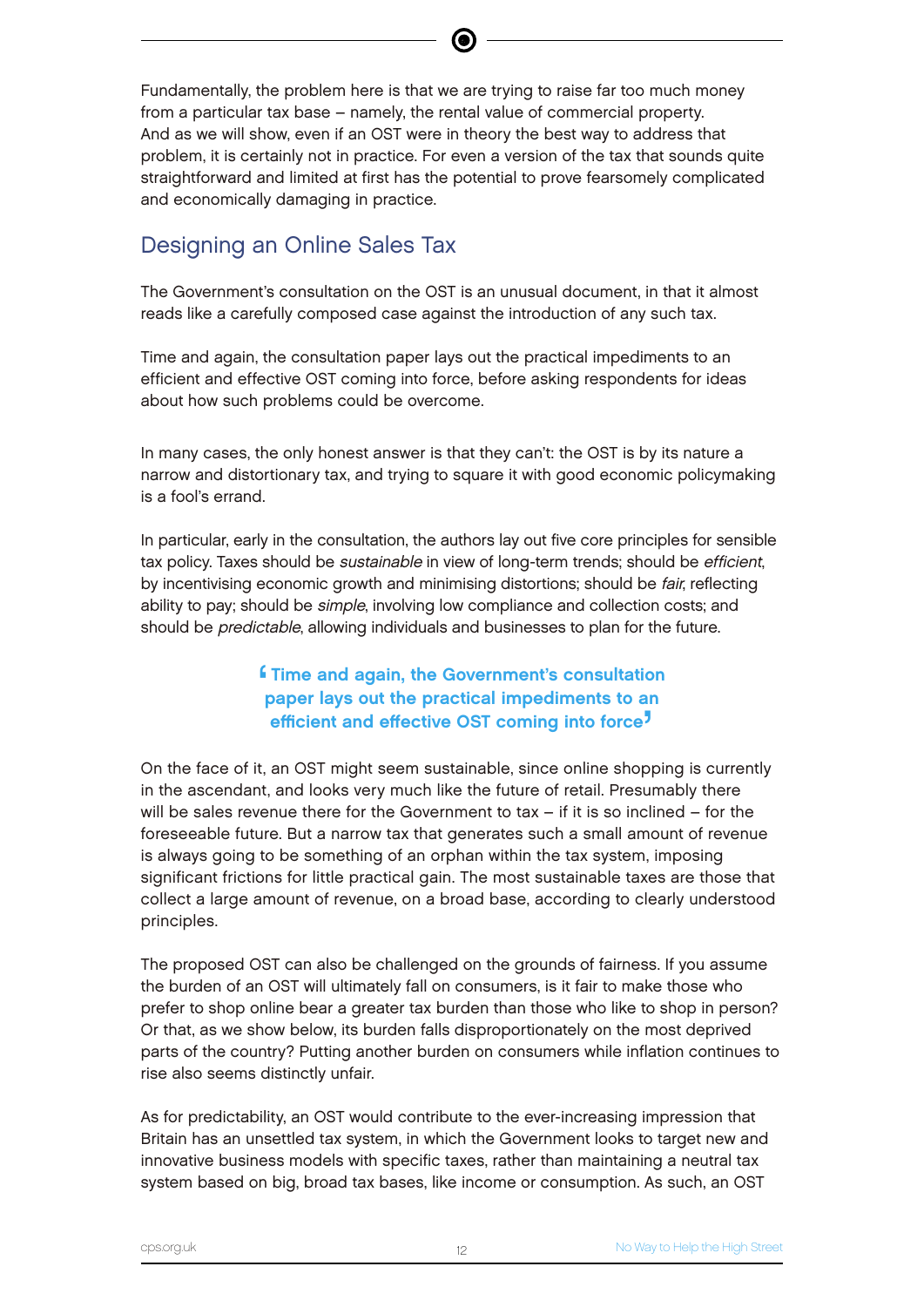could be seen to make the tax system rather less predictable, and therefore give people and companies less certainty as they plan for the future.

All that being said, however, the strongest objections to an OST fall under the categories of simplicity and efficiency – because as the Government's own consultation goes a long way towards showing, an OST would almost by definition be neither of those things. In fact, any plausible model for an OST would be very complicated, costly to administer, and highly distortionary – while doing absolutely nothing positive for economic growth.

To get an idea of the complexity involved in designing an OST, consider the very basic issue of defining what is being taxed here: what is an 'online sale' for the purposes of the levy? The obvious answer is a sale where the order is placed via the internet. Yet why should an internet sale be treated differently from a mail-order one, or one made by telephone? In both cases, sellers are avoiding high street premises and the business rates burden they carry. Extending the tax base to all remote sales – a possibility highlighted in the consultation – would be entirely consistent with the basic logic of an OST. But it is also rather perverse. Mail-order shopping has been with us since the Victorian era. It would be bizarre to suddenly slap an extra tax on it now.

> $\begin{array}{c} 6 \\ 5 \end{array}$ Any plausible model for an OST would be very complicated, costly to administer, and highly distortionary – while doing absolutely nothing positive for economic growth '

The question of where to draw the line is an extremely difficult one. An order placed on amazon.co.uk or in the Amazon app is pretty clearly an online sale. But what if Amazon allowed you to place orders via an automated telephone service? Should that be taxed differently from a sale made via instant messaging? 'Click and collect' opens another can of worms. If I place an order at marksandspencer.com but collect it from my local store, is that an online sale or not? Would it make a difference if I clicked and collected from the post office, or even an unmanned drop-off locker, rather than the retailer's own premises? Any narrow definition of an OST is bound to trigger all sorts of efforts to avoid the scope of the tax; while any broadly definition is bound to seem arbitrary and unfair.

Then there's the issue of distinguishing between goods and services. The OST consultation seems to envisage that an OST would apply to goods only. But how do you then differentiate between the value of goods and any associated service or membership fees? And how do you determine where a good ends and a service begins? Various 'delivery box' subscriptions are becoming increasingly popular. These might provide a weekly box of ingredients with associated recipes or tasting guides. How much value is in the goods themselves, and how much is in the selection, the advice, and the regular delivery? You might say that these things should all be taxed as online sales – but then what do you do about takeaways? Are they subject to the OST if ordered via Deliveroo or Just Eat, but untaxed if ordered by telephone?

Again and again as you think through the implications of an OST, you are confronted with a choice between taxing fundamentally similar activities quite differently, or broadening the scope of the tax to include all sorts of things that few people would have considered an 'online sale' at the outset.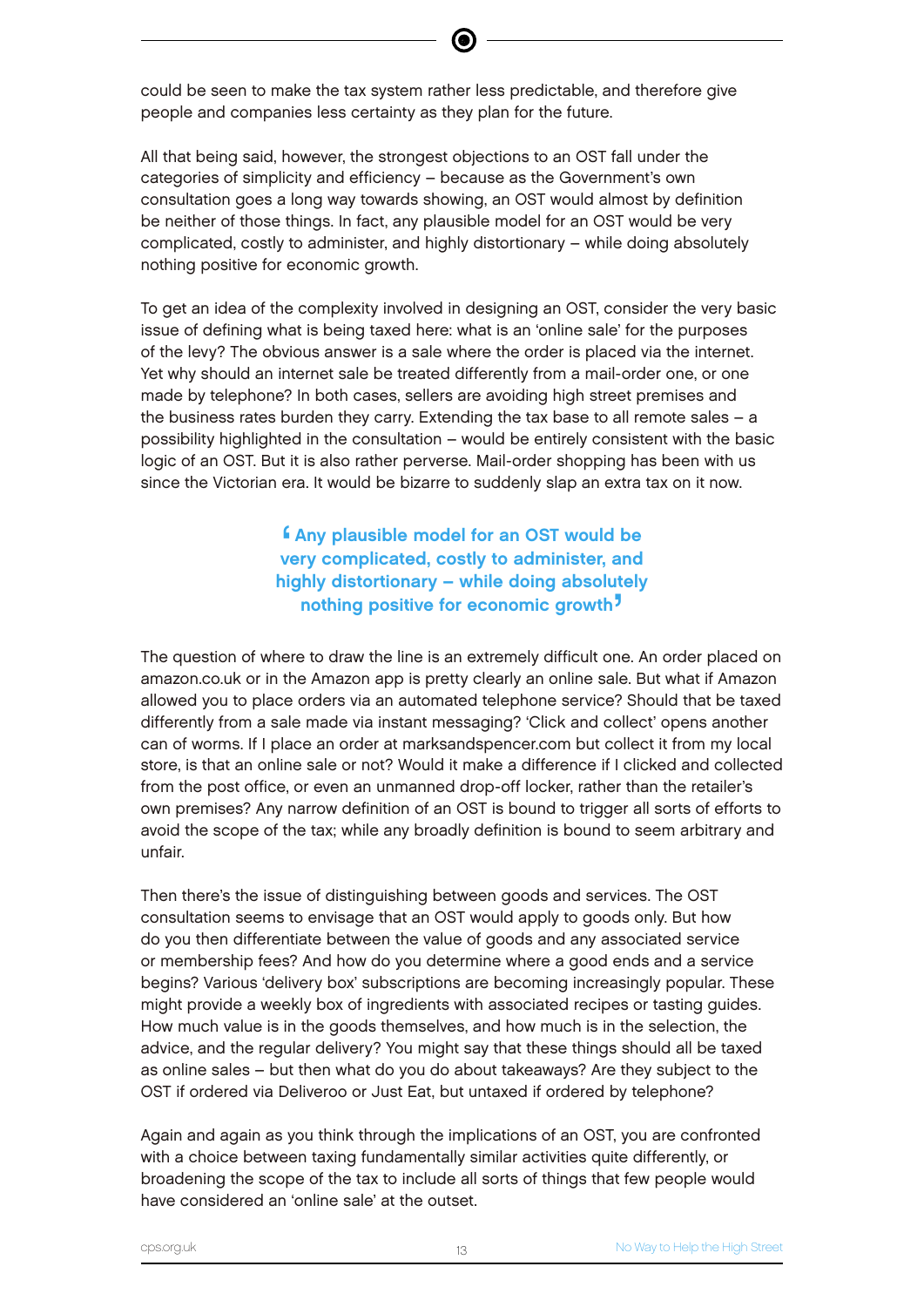An OST thus risks being incredibly complicated, or else logically incoherent. Either way, you are likely to cause serious distortions to business and consumer behaviour as people seek to take advantage of any grey areas to avoid the tax. That makes for poor tax policy and is bad news for the economy.

The challenge, remember, isn't just in defining the OST – it is also in making it feasible for businesses to track, report and comply with their tax liability. That means new accounting practices and software, with the associated bureaucratic burdens and transaction costs. And all this for a tax mooted to generate about as much revenue as a 0.15 percentage point increase to the standard rate of VAT.<sup>22</sup> It is extremely hard to see how this makes sense from a tax design standpoint.

Of course, it is also the case that even a 'perfectly' designed OST would be distortionary. The Government might not want to discourage online shopping, but it is a pretty fundamental feature of tax policy that if you tax something, you tend to get less of it. (That, indeed, is the point of taxes on sugar, tobacco and so on.)

#### e<br>e **f** The distortion of business and consumer decisions is an inherent and inevitable part of introducing a narrowly targeted tax like the OST<sup>7</sup> '

There is one last issue before we move on to discuss the broader economic consequences of an OST: the importance of exempting business-to-business sales. Failing to do this would lead to a 'cascade effect' of increased input prices at each step in the supply chain, potentially driving up prices for the final consumer by much more than the headline rate of the tax, and causing significant distortions to production processes. This would be very bad news from an economic standpoint.

Yet it also won't be easy to avoid. The consultation rules out a VAT-style system, whereby businesses reclaim the tax they have paid to suppliers while collecting it from their customers, as inappropriate for a narrowly targeted tax like an OST. This means that the onus will be on purchasers to prove that they are themselves businesses, on sellers to ensure that only sales to end-consumers are subject to the tax, and on the tax authorities to somehow prevent the whole system from being abused. The fact that the tax system already contains multiple different definitions of what counts as a business will only make matters more difficult.

Ultimately, while an OST sounds like a simple enough idea on paper, in reality it would be anything but. Whatever the Government's intentions, the distortion of business and consumer decisions is an inherent and inevitable part of introducing a narrowly targeted tax like the OST. The immediate economic and administrative costs of implementing such a tax would in all likelihood be completely out of line with the modest amount of revenue to be raised.

What's more, as we turn to the broader economic impacts of an OST, the case for such a tax only grows weaker.

22 Based on HMRC, Direct effects of illustrative tax changes. [Link](https://www.gov.uk/government/statistics/direct-effects-of-illustrative-tax-changes)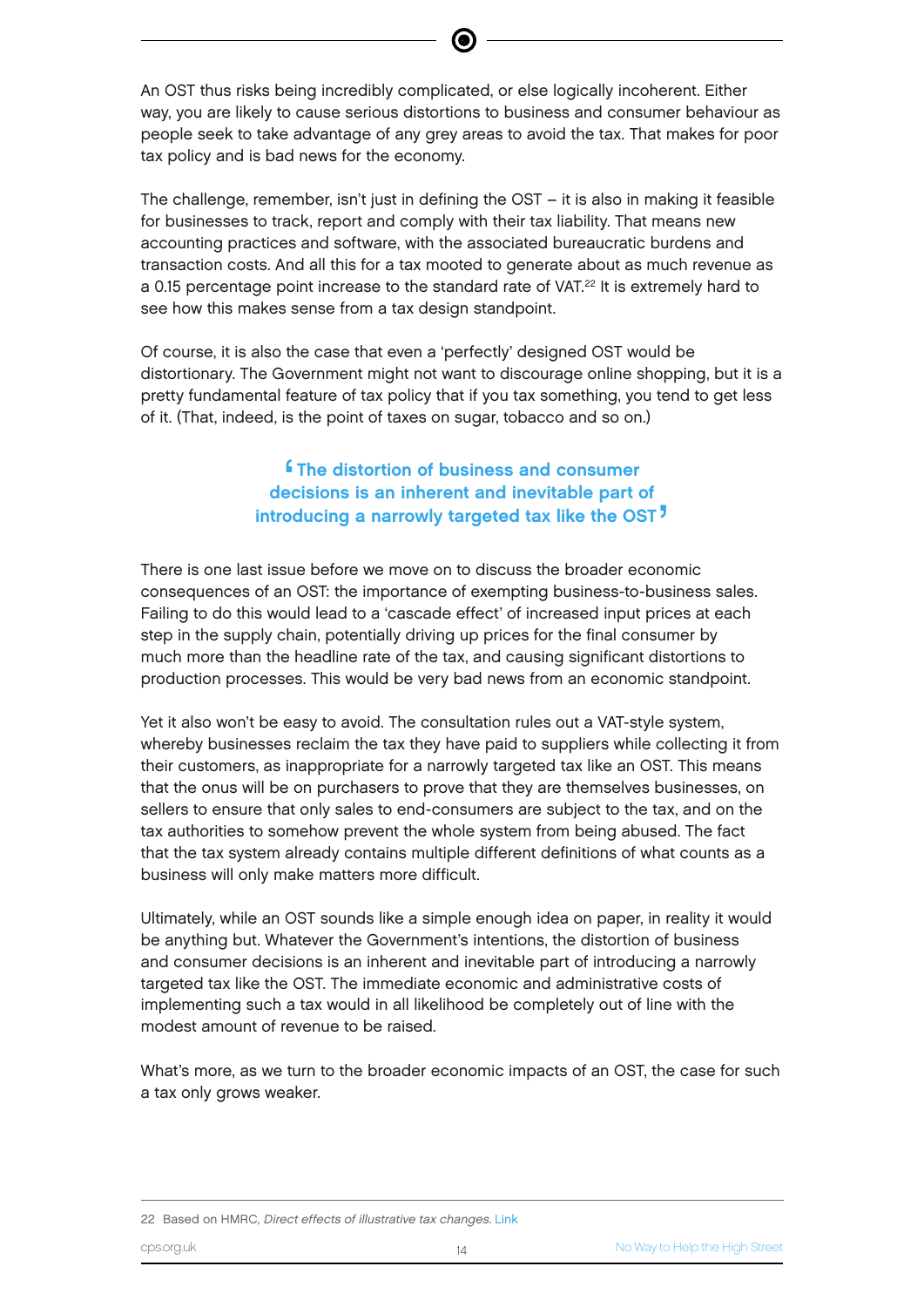# The Impact of an Online Sales Tax on Consumers

The most important thing to realise about an OST is that even if it is levied on vendors, the burden is likely to be felt primarily by consumers. An online sales tax will mean higher prices, and will add to an already significant inflation problem.

A study by Oxford Economics found that the introduction of a 2% online sales tax would raise around £1.6 billion for the Treasury. Their modelling suggests that the brunt of this would be borne by consumers, rather than retailers. Consumers could expect to lose around £1.3bn in welfare terms, whereas suppliers would lose just over £500 million. In other words, consumers would have to absorb around 72% of the cost of the tax.

On top of this, the increase in Government revenues would not be sufficient to compensate for the combined loss to consumers and retailers, with the net inefficiencies due to the OST being around £200m.<sup>23</sup>



#### Source: Oxford Economics

While there is a degree of uncertainty around these numbers, they are certainly a plausible estimate of the likely effect of an OST. Polling by Public First for Coadec found that 83% of businesses selling online said they were likely to pass the cost of an online sales tax on to consumers, compared with just 13% who said they were unlikely to do so. $^{24}$ 

#### An online sales tax would be regressive

Unless the Government were to introduce a series of exemptions or thresholds – which would come with problems of its own, by further complicating the tax base and reducing the amount of revenue it would raise – all online purchases would be taxable under an OST. This would include essentials such as food, drink, clothing and footwear. As a result, the imposition of a new tax on these products would adversely impact all households.

<sup>23</sup> Oxford Economics, The economic impact of an OST. [Link](https://d2rpq8wtqka5kg.cloudfront.net/661739/open20211110032000.pdf?Expires=1650384030&Signature=f66kTAczzNw66K513vk~cjZVc6p3LlR0CDfsgfe3Wi~AVUboK0WlLibAvt38eyNf4dDH2rh9VLkWVK~Bpri5DLIjzt8-TlAY8tz7wIwUstkRfyu1ifPqgYQ99--A8hGl8efY9wIOKiqAswoFG9pCaY-WakQv1NmB68UJrc9ieNxBOmby4BD9Clo4zS6aTkvp1D32NSy4Nr-VIoICGUF5qiPEyaRnzJWGGizfkzoR916e3Nv6gGq4Q8E7Mqujd8h7BLGiYK8GGPV4qtzOBCpk3ZPA2uT-aCgiPP0Y7eWeB4wx-~pwo27iknFM69DQ~fhV-Q~vuc14a5HmIWOwsqm6eQ__&Key-Pair-Id=APKAJVGCNMR6FQV6VYIA)

<sup>24</sup> Public First, Polling on changing trends in ecommerce. [Link](https://www.publicfirst.co.uk/public-first-polling-on-changing-trends-in-ecommerce.html)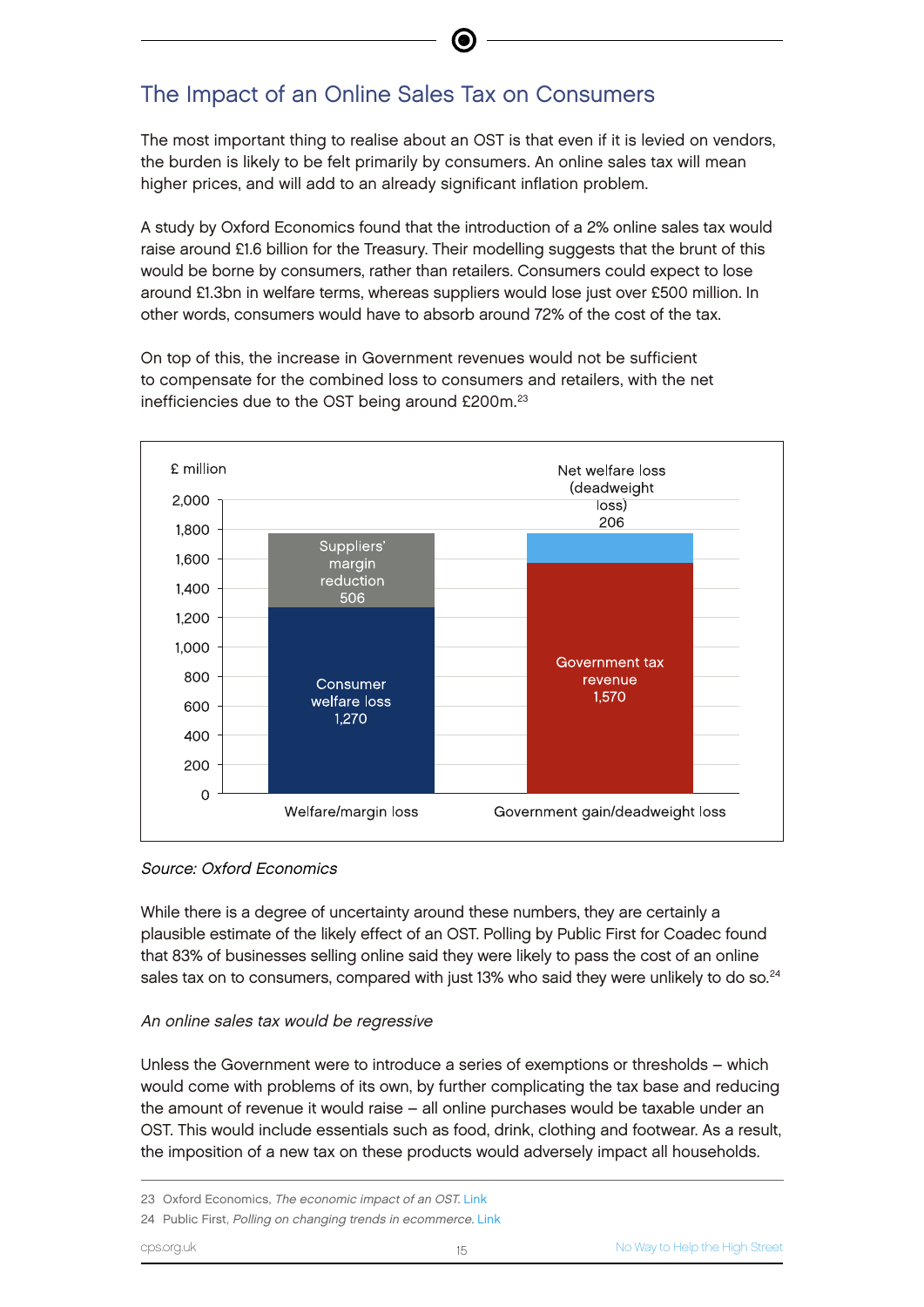However, the tax is bound to hit the poorest and most vulnerable members of society hardest. Consumption taxes like the OST tend to be regressive: low-income households have to spend proportionately more of their income to fund their consumption, and also have lower savings.

In 2020, those in the lowest income decile spent £34.40 a week on food and nonalcoholic drinks. If 31.2% of food shopping is done online, in line with the statistics cited above, this would equate to £555.36 a year. With the imposition of a 2% levy, that spending would jump to £566.46.<sup>25</sup> Across all incomes, the average figure would be an extra £22.67 per year. Looking more broadly, the lowest income households spend £74 a week on food and non-alcoholic drinks, clothing, household goods and services and miscellaneous goods and services. If such a household was making all their purchases online, a 2% levy would equate to an extra £76.96 a year. Across all income deciles, the tax would equate to an additional £175.76 per year.

#### a<br>'a  $\blacksquare$  Inflation is predicted to hit 11% this year, the fastest rate for 30 years. The energy price cap means households can expect to pay 50% higher energy bills this year – an unprecedented increase<sup>7</sup> י<br>.<br>.

Now, those may not seem like the biggest figures, but given the unprecedented income squeeze economists are forecasting over the next few years, any unnecessary burden that government chooses to place on ordinary households is likely to have an outsized impact. Many families have already been pushed close to or even beyond their financial limits by increases in the cost of living. Inflation is predicted to hit 11% this year, the fastest rate for 30 years.<sup>26</sup> The energy price cap means households can expect to pay 50% higher energy bills this year – an unprecedented increase. Then there are the increases to National Insurance contributions for companies and higher earners, and the looming corporation tax increases, which are also likely to put downward pressure on wages.<sup>27</sup> The Bank of England has warned of a recession later this year, and the IMF has projected that the UK will have the lowest growth in the G7 next year.<sup>28</sup>

The very last thing the economy, or the public, need is another inflationary tax. Indeed, the price-raising impact of an OST could go beyond the simple pass-through of the levy to consumers. For one thing, if an OST raises prices online, it will weaken competitive pressure on offline retail; further retail price increases may occur as a result. And as noted above, if business-to-business transactions are not exempted from the OST (or are only imperfectly exempted), it could lead to higher prices throughout the supply chain, further pushing up consumer prices.<sup>29</sup>

The OST is also likely to have a particular impact on elderly and disabled people who may, for mobility reasons, be more reliant on online shopping to purchase essentials. While the elderly still tend to shop less online than younger people, the Covid-19 lockdowns have clearly had an impact, with the proportion of over-65s shopping online rising especially fast in recent years.<sup>30</sup> Now that initial barriers (such as setting

<sup>25</sup> Authors' own calculations based on ONS, Family spending workbook 2: expenditure by income. [Link](https://www.ons.gov.uk/peoplepopulationandcommunity/personalandhouseholdfinances/expenditure/datasets/familyspendingworkbook2expenditurebyincome)

<sup>26</sup> BBC, UK Inflation. [Link](https://www.bbc.co.uk/news/business-12196322)

<sup>27</sup> Wiji Arulampalam et al., The Direct Incidence of Corporate Income Tax on Wages. [Link](http://ftp.iza.org/dp5293.pdf)

<sup>28</sup> The Guardian, IMF cuts global growth forecast over Ukraine war. [Link](https://www.theguardian.com/business/2022/apr/19/imf-cuts-global-growth-forecast-over-ukraine-war)

<sup>29</sup> IFS senior economist Stuart Adam made this point during a CIOT/IFS debate on the online sales tax. [Link](https://www.presenta.co.uk/CIOT/IFS/100522/live-meeting.html)

<sup>30</sup> ONS data from Oxford Economics, The economic impact of an OST. [Link](https://d2rpq8wtqka5kg.cloudfront.net/661739/open20211110032000.pdf?Expires=1650384030&Signature=f66kTAczzNw66K513vk~cjZVc6p3LlR0CDfsgfe3Wi~AVUboK0WlLibAvt38eyNf4dDH2rh9VLkWVK~Bpri5DLIjzt8-TlAY8tz7wIwUstkRfyu1ifPqgYQ99--A8hGl8efY9wIOKiqAswoFG9pCaY-WakQv1NmB68UJrc9ieNxBOmby4BD9Clo4zS6aTkvp1D32NSy4Nr-VIoICGUF5qiPEyaRnzJWGGizfkzoR916e3Nv6gGq4Q8E7Mqujd8h7BLGiYK8GGPV4qtzOBCpk3ZPA2uT-aCgiPP0Y7eWeB4wx-~pwo27iknFM69DQ~fhV-Q~vuc14a5HmIWOwsqm6eQ__&Key-Pair-Id=APKAJVGCNMR6FQV6VYIA)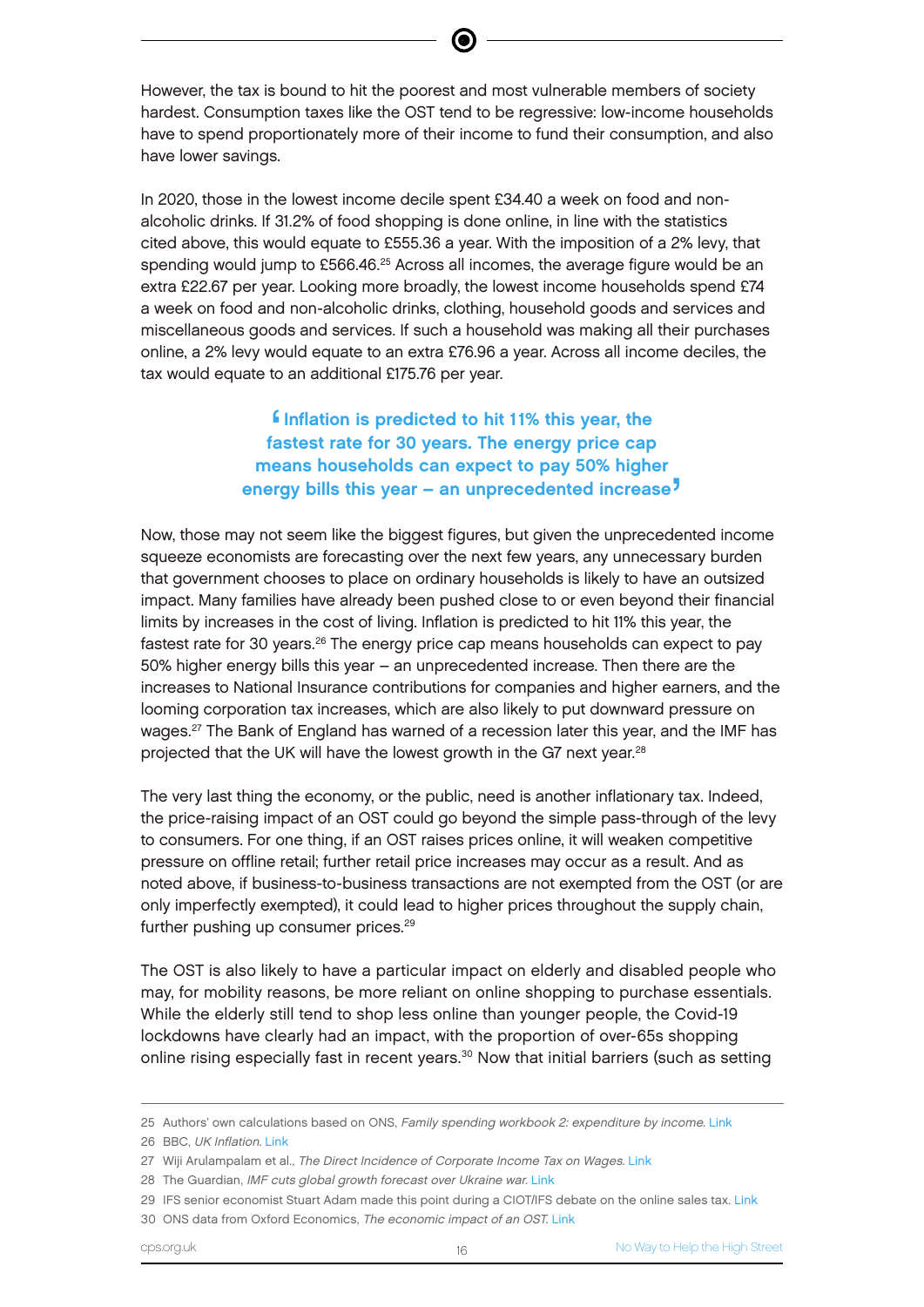up accounts and entering payment details) are out of the way, we can expect this trend to continue.

The disabled have also become increasingly reliant on online shopping in recent years. The graph below, which we have reproduced from Oxford Economics' analysis, shows that the share of those with disabilities shopping online increased from 56% in 2015 to 73% in 2019 and jumped up to 81% in 2020. This rate of increase has been faster among those with disabilities than those without.



#### Percentage of disabled people shopping online in the last 12 months

#### Source: ONS

Oxford Economics' modelling suggests that there is also a regional element the Government needs to be wary of. They find that an OST is likely to disproportionately affect economic activity in regions of the UK with lower-than-average incomes, with the negative economic impacts on consumers and businesses felt most acutely in Northern Ireland, Scotland, Wales, and the North West – and relatively less severe impacts in London and the South West.

The worst affected regions are those where consumers spend a higher share of their income on products and services covered by the OST and where retailers' contribution to the regional economy is higher than the UK average. In terms of its impact on jobs, for example, an OST is likely to have a disproportionate impact in the Midlands, where delivery and warehousing jobs account for a much higher proportion of regional employment than elsewhere in the country.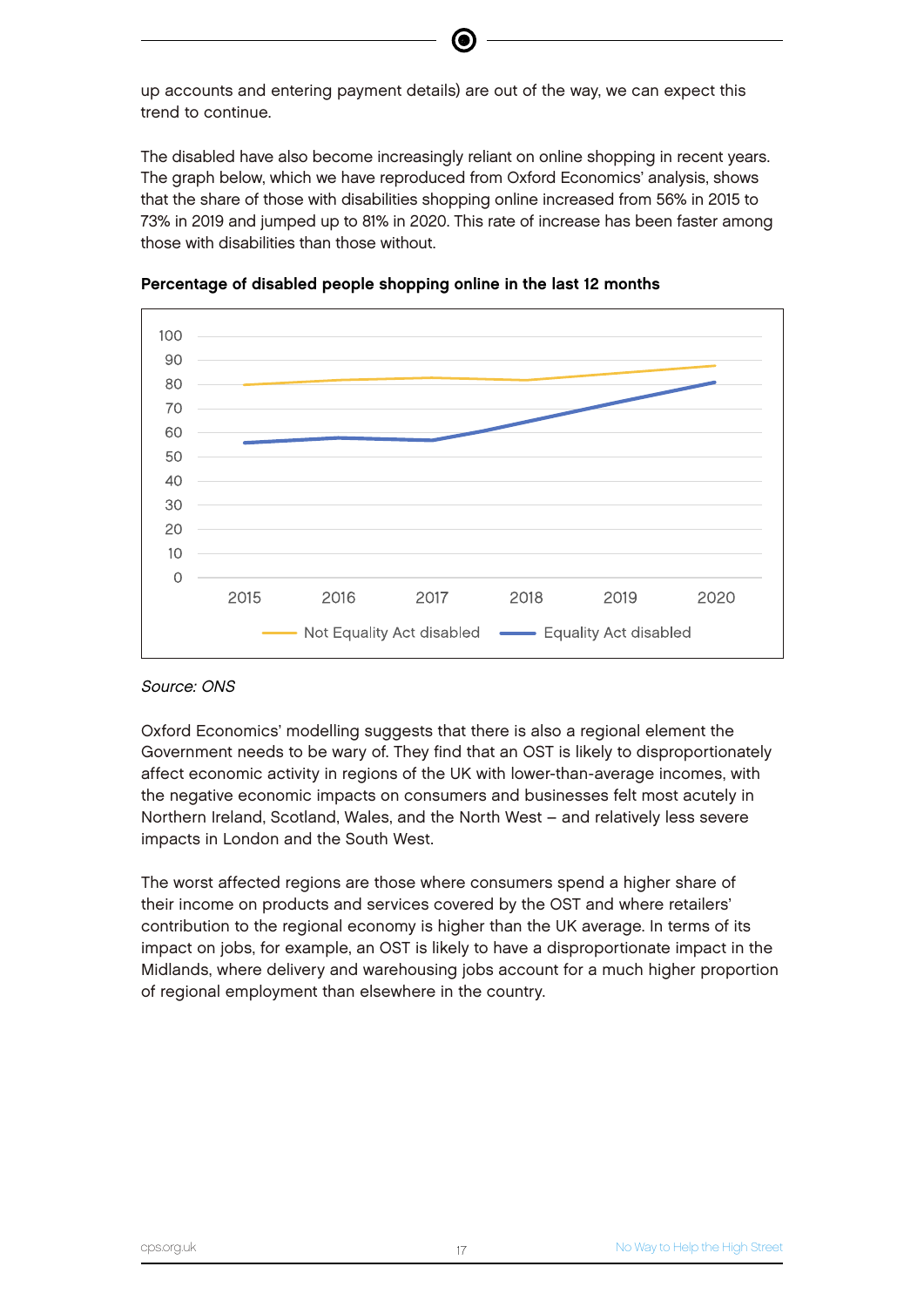

#### Source: Oxford Economics

Introducing an OST would therefore be an odd move for a Government that is committed to levelling up, and an even odder one for a Government that claims to be focused on tackling cost of living increases. It would add to the inflationary pressure on ordinary families, and likely weigh most heavily on the least well-off households and regions. From a consumer standpoint, in short, an OST has little to recommend it.

### The Impact of an Online Sales Tax on Business

When you listen to proponents of an OST, you sometimes get the impression that online retailers are raking in bumper profits at the expense of in-store retail, and that policymakers ought to step in to spread the wealth around. But this perception isn't grounded in reality.

While online retail is, in many respects, thriving, it is also a highly competitive and mostly low-margin business – and one that faces significant challenges of its own.

For example, research shows that online businesses have seen a steady decline in profit margins. One analysis found an inverse correlation between the increase in share of sales happening online and profit margins: as e-commerce penetration rises, margins fall. By 2025, it forecast that pre-tax margins for online retailers in the UK will sink to just 3.2%, down from 9.2% in 2011/12.<sup>31</sup> Online food retail is a particularly cutthroat sector. One analyst recently told The Sunday Times that if the big supermarkets had known 25 years ago how meagre the returns would be from setting up online operations, 'they wouldn't even have bothered'.<sup>32</sup>

<sup>31</sup> Alvarez & Marsal, The shape of retail. [Link](https://www.alvarezandmarsal.com/sites/default/files/true_cost_of_online.pdf)

<sup>32</sup> Sam Chambers, 'Rapid food delivery primed to be the next victim of the 'tech wreck', Sunday Times, June 2022. [Link](https://www.thetimes.co.uk/article/rapid-food-delivery-primed-to-be-the-next-victim-of-the-tech-wreck-qxx03mfp8)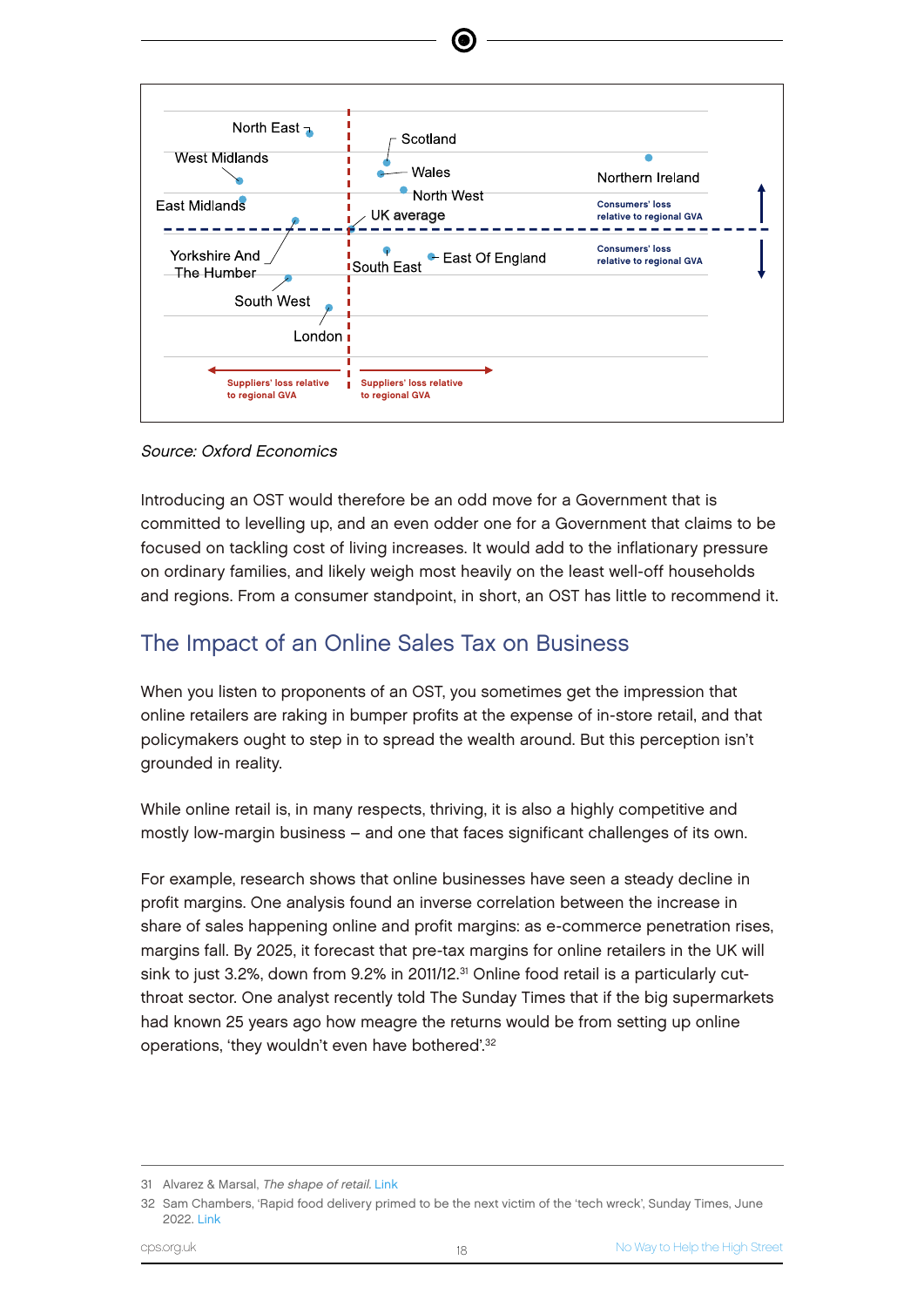

Pre-tax e-commerce profit margins in six European countries (inc. UK)

Source: Retail Economics and Alvarez & Marsal analysis

Of course, sectors such as groceries were already operating on thin margins long before e-commerce came along. But selling goods online can bring its own challenges. Most obviously, the nature of online shopping makes it easy for consumers to compare prices across retailers, creating intense competition to offer the best deals possible. In the US, prices across Amazon and other online retailers ticked downward for so long that it prompted one economist to suggest online shopping was a key driver of the country's then historically low inflation rates.<sup>33</sup>

The costs of fulfilling orders and handling returns can also be high. Shoppers have come to expect fast, inexpensive shipping, placing the financial burdens of delivery largely on the shoulders of retailers. Young people in particular are inclined to shop online more, yet return twice the number of items bought compared to the over-65s – another significant cost for online retailers.<sup>34</sup>

With the acceleration of online shopping caused by Covid and an incoming tech-savvy generation who have grown up experiencing the fierce rivalry of competing sites, there is a long-term problem for online retailers, who will have to factor in increased returns eroding their profitability.

<sup>33</sup> Patricia Cohen, 'E-Commerce Might Help Solve the Mystery of Low Inflation', New York Times, June 2018. [Link](https://www.nytimes.com/2018/06/11/business/economy/inflation-internet.html) 34 Alvarez & Marsal, The shape of retail. [Link](https://www.alvarezandmarsal.com/sites/default/files/true_cost_of_online.pdf)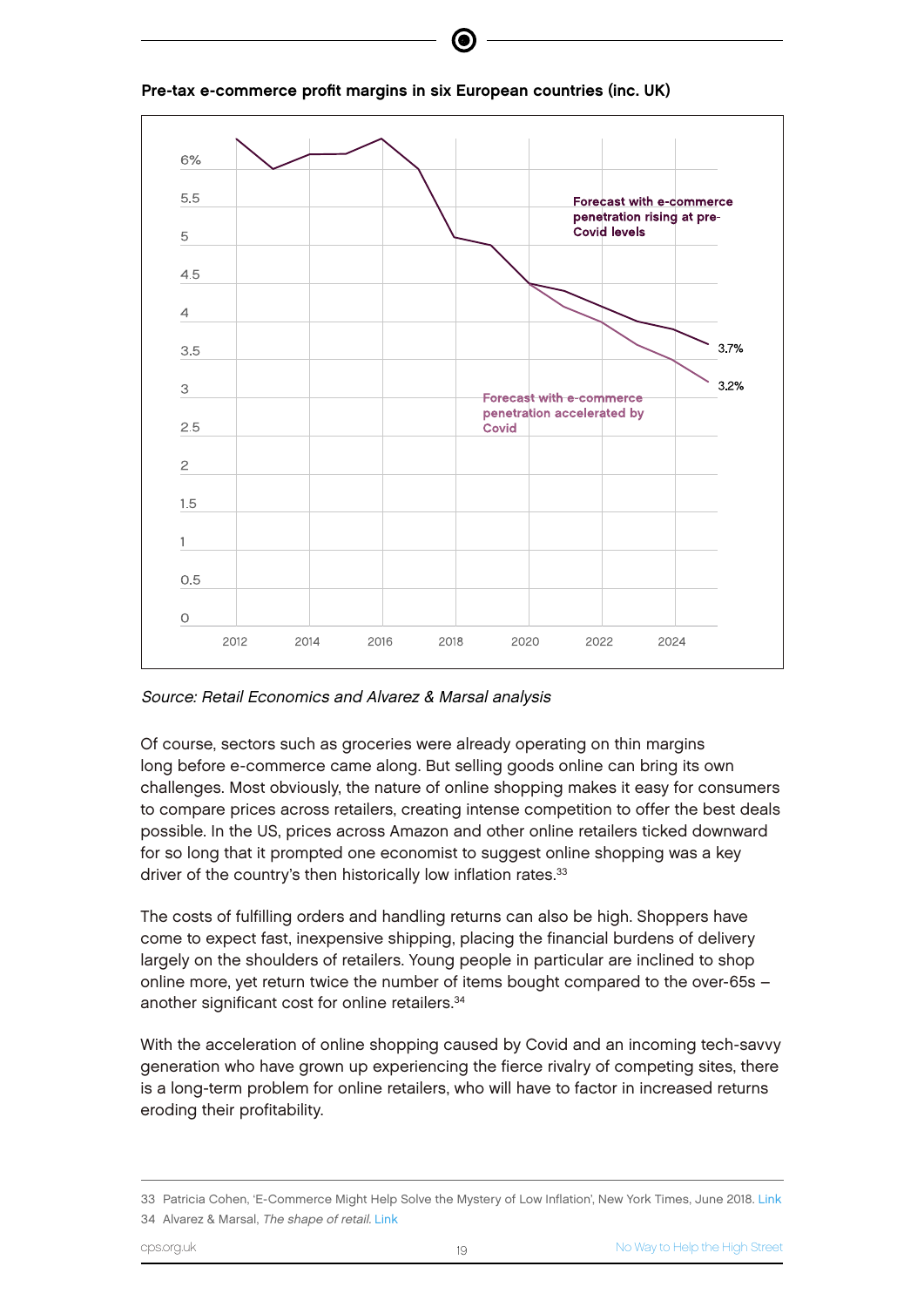

#### Source: Alvarez & Marsal

In response, many SME retailers are increasingly using third party platforms to sell their goods. In exchange for a fixed commission, they do not have to deal with shipping and returns themselves. The most notable of these platforms is Amazon, which is the very same company an OST is intended to target – hence the headline characterisation of the tax as 'Amazon Tax'.<sup>35</sup>

As of 2020, SMEs accounted for more than 60% of sales on Amazon's stores in the UK.<sup>36</sup> During the 12 months prior to April 2020, UK SMEs sold more than 600 million products on Amazon, up 100 million from the previous year – which equates to around 1,200 products sold per minute.

#### $\frac{6}{2}$ A study by Deloitte and Taj found that only 5% of the tax burden from France's new digital tax was borne by the targeted companies<sup>7</sup> **J**

But it's worth considering whether an OST would actually target Amazon in the way its advocates suggest. When the digital services tax (DST) was introduced, in order to extract more cash from giant tech firms who were perceived to have been failing to pay their share, Amazon passed the burden on to third party sellers on its platform – the majority of which are SMEs. Similarly, Google charged its advertising clients an additional fee for ads served on Google and YouTube. The move was estimated to add about £120m annually on to marketers' costs.<sup>37</sup>

Similar scenarios have played out in other countries. In 2019, France enacted the first unilateral DST. The tax is a 3% levy on gross revenues from targeted online advertising, sales of users' data collected for advertising purposes, and digital interface services. A study by Deloitte and Taj found that only 5% of the tax burden from France's new

<sup>35</sup> Sky News, 'Rishi Sunak "considering Amazon tax" to claw back pandemic borrowing from online retailers who profited'. [Link](https://news.sky.com/story/rishi-sunak-considering-amazon-tax-to-claw-back-pandemic-borrowing-from-online-retailers-who-profited-12211857)

<sup>36</sup> Amazon UK, 2020 Amazon UK SME Impact Report. [Link](https://www.aboutamazon.co.uk/news/small-businesses/2020-amazon-uk-sme-impact-report)

<sup>37</sup> Mark Sweeney, 'Amazon to escape UK digital services tax that will hit smaller traders', The Guardian, October 2020. [Link](https://www.theguardian.com/technology/2020/oct/14/amazon-to-escape-uk-digital-services-tax-that-will-hit-smaller-traders)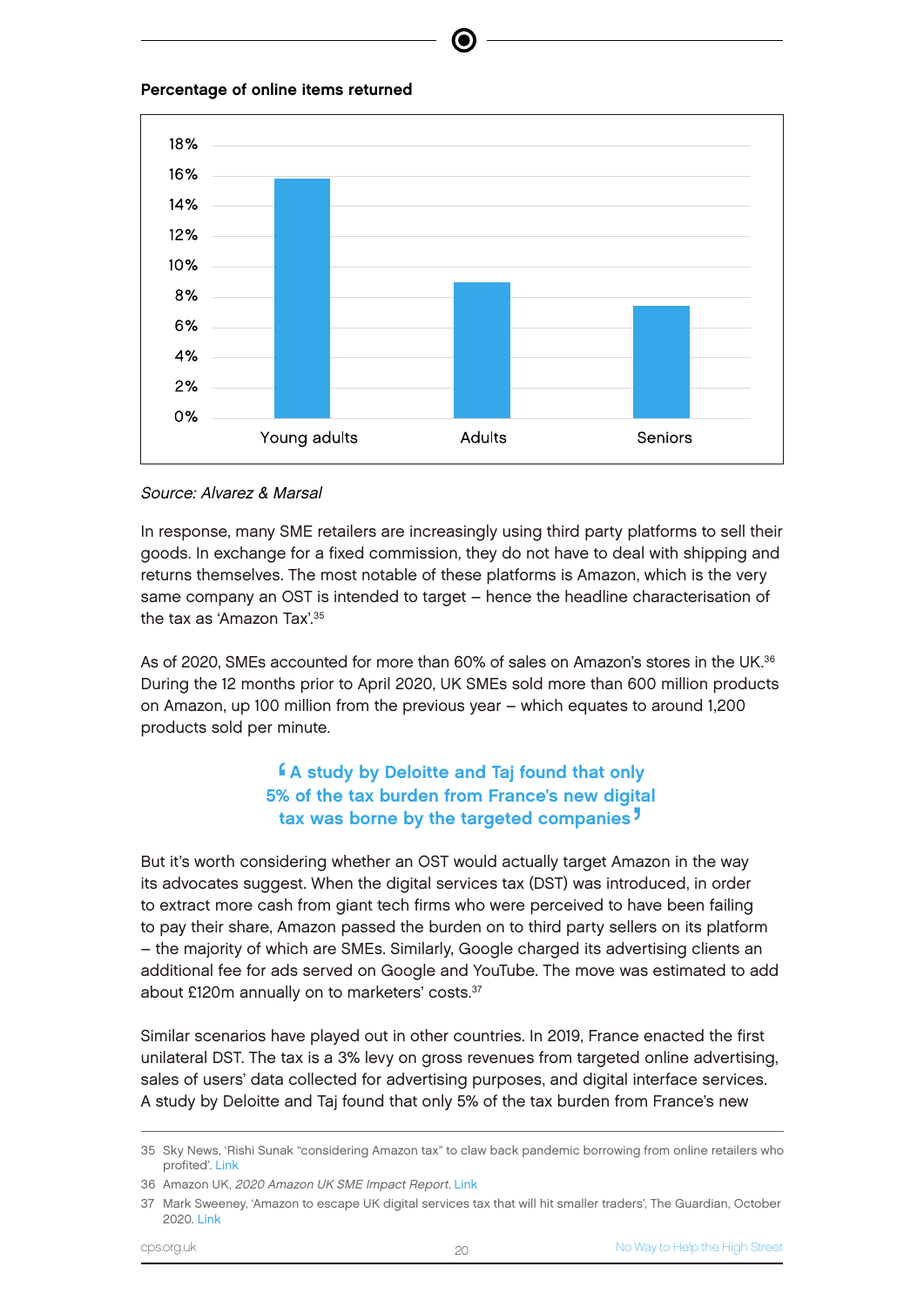digital tax was borne by the targeted companies.<sup>38</sup> Approximately 55% was borne by consumers, while businesses that use the platforms provided by the firms affected absorbed 40%. Amazon, for example, increased the commission for SMEs selling on its marketplace from 15% to 15.45%. The tax thus clearly failed to meet its objectives, punishing consumers and smaller online retailers rather than the big multinationals. This is a pattern that has been repeated when other governments that have tried to implement similar digital taxes, such as India and various US states.<sup>39</sup>

While the proposed online sales tax is different to the DST, it is very easy to see the same dynamics taking shape. The Government may want to target Amazon and other large online retailers – but the reality is that smaller businesses and consumers are overwhelmingly likely to be the ones that lose out. Indeed, rather than challenging the dominance of the large multinationals, such taxes may in fact end up giving them a competitive advantage at the expense of SMEs.

#### An online sales tax would discourage innovation and stifle competition

One of the arguments for the OST is that it would 'level the playing field' or promote 'fair competition' between online and in-store retail. But there is every chance that an OST would prove counterproductive, by curtailing businesses' response to evolving consumer behaviour.

For example, research shows that around 80% of people now research a company online before visiting it or making a purchase, which means SMEs without a digital presence risk losing out.<sup>40</sup> Another survey of over 500 SMEs found that completely digital SMEs (those that use digital tools such as invoicing and payments, customer service, chat, and automations etc) take in an average of £35,000 a month more than their peers. Figures like these show how important it is for retailers to have an effective online presence, and keep up with the latest developments in the digital revolution.

> ' In the first year of the pandemic, global e-commerce jumped to \$26.7 trillion as Covid-19 boosted online sales, and in its first six months 15% of UK companies created roles specifically to cater to an increase in digital sales and boost online capacity<sup>7</sup> '

One problem with the introduction of an OST is that it will discourage and disincentivise businesses – especially smaller ones – from modernising their approach. Mike Cherry, as chairman of the Federation of Small Businesses, warned that the Government's proposals 'would achieve the polar opposite' of their intended aim,<sup>41</sup> cautioning that an OST could put people off starting their own business, or might mean they were deterred from creating a website. Tom Ironside of the British Retail Consortium suggested the tax would be 'another burden'<sup>42</sup> that would hit high street retailers with an online presence.<sup>43</sup>

<sup>38</sup> Deloitte and Taj, The French Digital Service Tax: An Economic Impact Assessment. [Link](https://blog.avocats.deloitte.fr/content/uploads/2020/03/dst-impact-assessment-march-2019.pdf)

<sup>39</sup> TPA, Assessing an OST. [Link](https://d3n8a8pro7vhmx.cloudfront.net/taxpayersalliance/pages/17177/attachments/original/1608560163/Assessing_an_online_sales_tax.pdf?1608560163)

<sup>40</sup> Sparrow, No website, no growth for business. [Link](https://sparrow-creative.co.uk/content/uk-smes-are-losing-money-by-not-having-a-website/)

<sup>41</sup> Simon Neville, 'Government launces consultation into OST', The Independent, February 2022. [Link](https://www.google.com/url?sa=t&rct=j&q=&esrc=s&source=web&cd=&ved=2ahUKEwiV9LKX7JD3AhXRa8AKHZoiBZQQFnoECDUQAQ&url=https%3A%2F%2Fwww.independent.co.uk%2Fnews%2Fuk%2Fbusiness-rates-budget-government-rishi-sunak-chancellor-b2023410.html&usg=AOvVaw2skf-mzYqTu0NfBY6DFzN0)

<sup>42</sup> The Guardian, British retailers issue warning over OST.

<sup>43</sup> Linda Howard, 'Warning new OST plans would hit home shoppers hard', Daily Record, February 2021. [Link](https://www.dailyrecord.co.uk/lifestyle/money/online-sales-tax-23501775)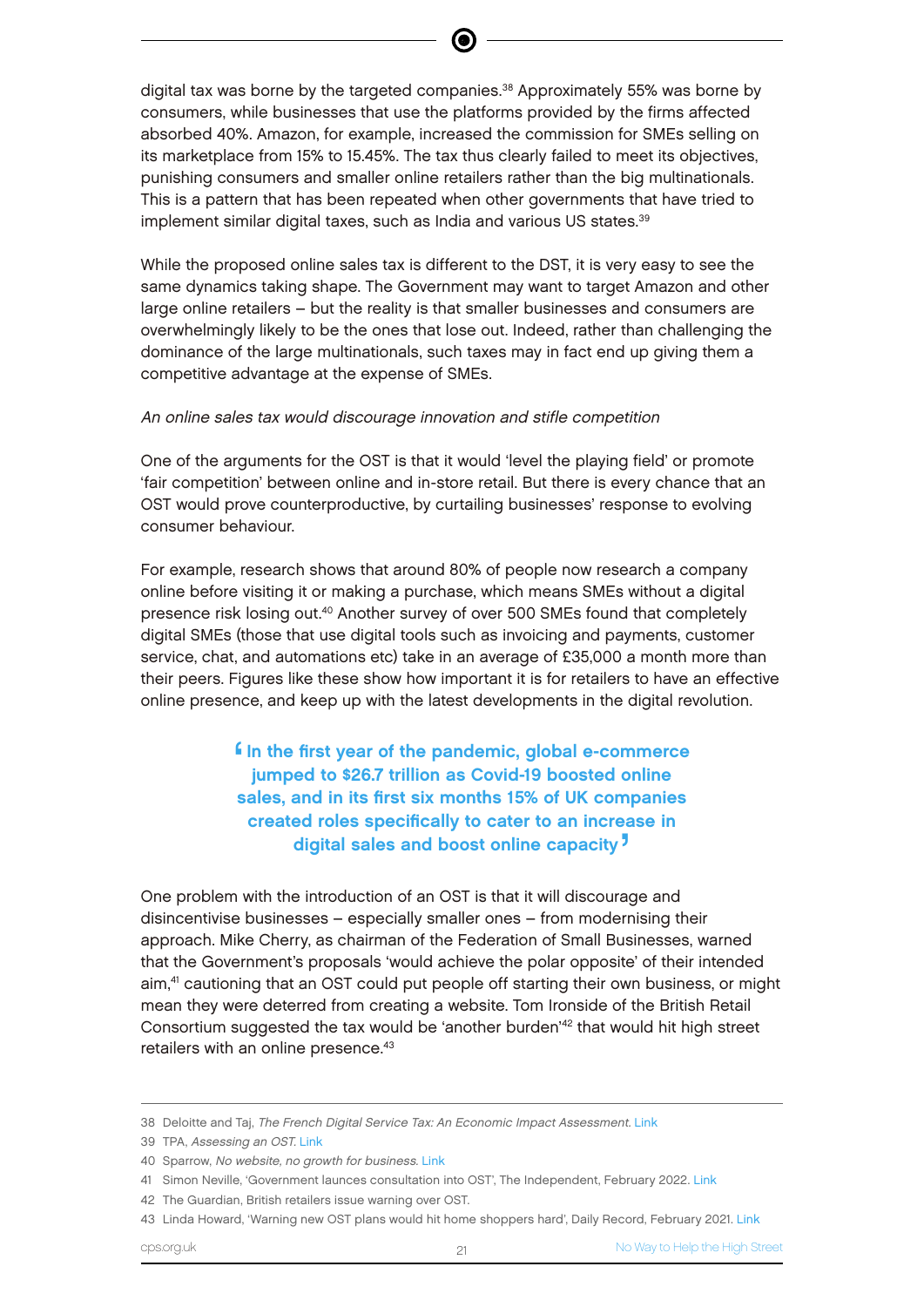Proponents of an OST also suggest it would promote fairer competition in retail. But it is hard to see how retail markets would become more competitive overall thanks to an OST. SMEs and new businesses will find it more challenging to absorb the cost compared to incumbent multinationals. As noted above, an OST could actually discourage traditional retail from raising its game and adapting to new market trends. More fundamentally, an OST would also punish those businesses that have taken the risk to innovate and become more efficient by making use of the technology available to them.

It is also an odd time for the Government to consider such a measure. Online retail has become increasingly important to UK retailers and consumers. As non-essential stores were forced to close due to the pandemic, e-commerce was, and continues to be, relied upon to keep many businesses afloat. Companies who had an online presence also helped to keep the country moving, in many cases giving priority access to key workers for online delivery slots, as well as to the elderly and vulnerable – who would otherwise have had to expose themselves to increased risk by purchasing essentials in person. In Public First's polling for Coadec, some 60% of people agreed that online shopping had been a 'lifeline' during the pandemic, including the majority of those over the age of 65 (55%).

#### ∫<br>n Given the choice between buying the same good online or in-store, at the same price, 53% preferred to buy online versus 35% who would buy in-store<sup>7</sup> '

In the first year of the pandemic, global e-commerce jumped to \$26.7 trillion as Covid-19 boosted online sales,<sup>44</sup> and in its first six months 15% of UK companies created roles specifically to cater to an increase in digital sales and boost online capacity.<sup>45</sup> Amazon, for example, created 25,000 additional jobs in 2021 while at the same time increasing salaries for its workers.<sup>46</sup> Supermarkets increased the number of delivery slots and were able to finally turn a profit on online deliveries for the first time in 20 years, $47$  with Tesco taking on an additional 16,000 permanent workers. $48$  An OST would punish and disincentivise the type of innovation displayed by those retailers who helped keep the country running during the pandemic.

It is also important to remember that the UK is a world leader in the digital economy, with a vibrant start-up scene and lots of innovation going on in both established and new businesses. This is something that we should be proud of and should seek to build upon. Punishing that dynamism is not a recipe for economic success – and may, crucially, encourage future entrepreneurs to look elsewhere. On almost every score, then, an OST would be a step in the wrong direction.

#### An online sales tax will hurt online retail – but it won't do much for the high street

The Treasury claims in its OST consultation that it does not want to discourage online retail. The implication is that it hopes an OST could be cost-free – a tax people don't notice or respond to, but which nevertheless raises enough money to cut the retail

<sup>44</sup> UNCTAD, Global e-commerce jumps to \$26.7 trillion, COVID-19 boosts online sales. [Link](https://unctad.org/news/global-e-commerce-jumps-267-trillion-covid-19-boosts-online-sales)

<sup>45</sup> Barclays, Online shopping growth sees surge in e-commerce roles. [Link](https://home.barclays/news/press-releases/2020/09/online-shopping-growth-sees-surge-in-e-commerce-roles/)

<sup>46</sup> Daniel Thomas, 'Amazon adds 25,000 workers in UK to handle Covid sales boom', Financial Times, February 2022. [Link](https://www.ft.com/content/354328ff-e8a1-48b0-8594-0633de1e149d)

<sup>47</sup> Ben Stevens, 'Online grocery is now as profitable as in-store shopping for the first time', Charged Retail, April 2021. [Link](https://www.chargedretail.co.uk/2021/04/13/online-grocery-is-now-as-profitable-as-instore-shopping-for-the-first-time/)

<sup>48</sup> Jo Faragher, 'Tesco to create 16,000 new jobs as online sales soar', Personnel Today, October 2020. [Link](https://www.personneltoday.com/hr/tesco-to-create-16000-new-jobs-as-online-sales-soar/)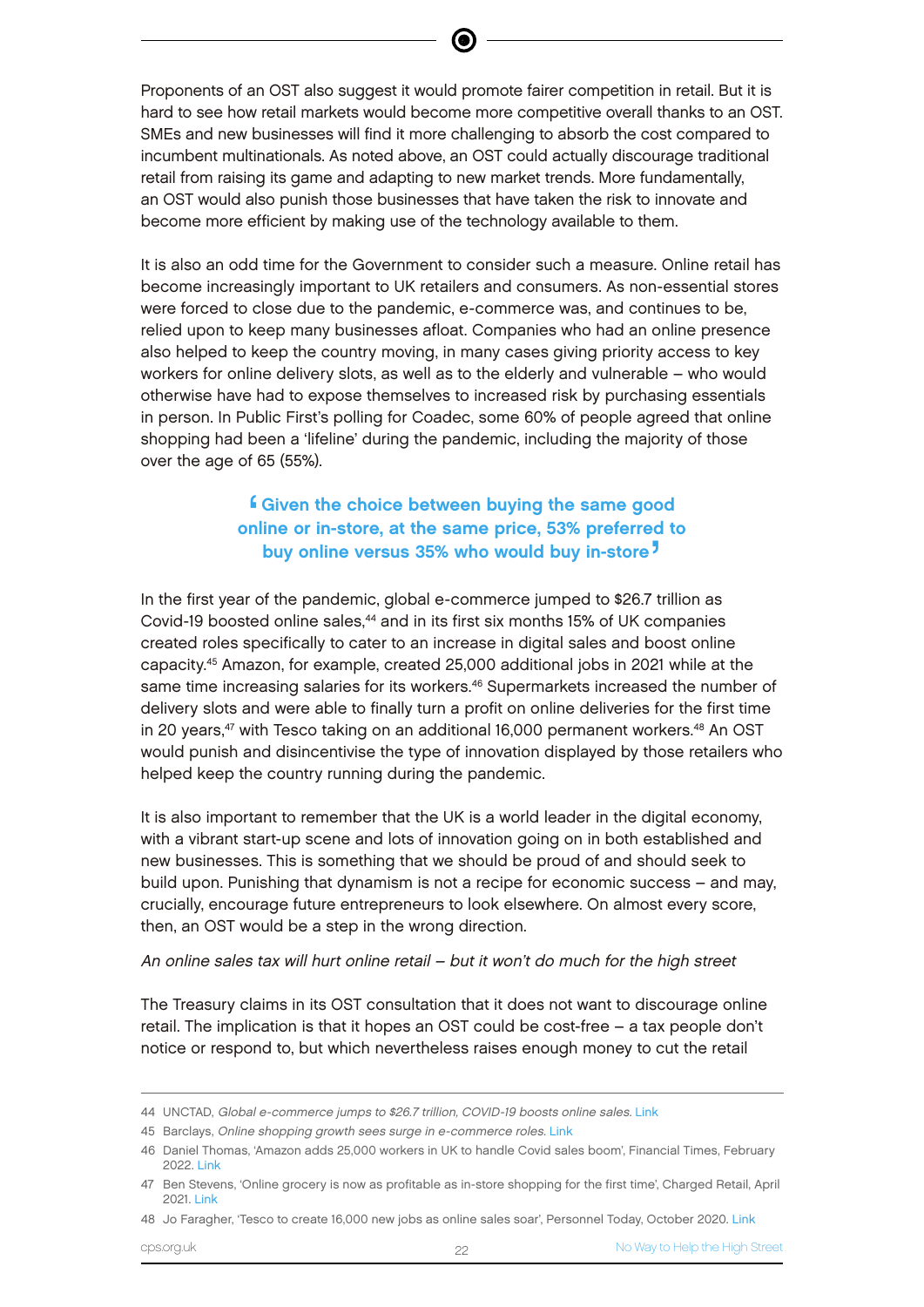sector's business rates bills. Sadly, this is a vain hope – as the analysis above has shown, any OST is bound to hurt online retailers and consumers.

Yet the OST by itself (leaving aside any associated business rates cuts for now) isn't likely to do much to revive the high street. It is important to address this point, because although the Government has avoided making such a claim, some OST advocates do tend to give the impression that a tax on online retail would send shoppers trooping back to their local high street. In reality, that is unlikely to be the case.

Polling of consumers by Public First for Coadec suggests that for those who prefer to shop online, price is just one attraction among many. Eighty per cent said that lower prices were important in deciding whether to shop online. However, the same percentage identified greater choice and ease of comparison as key factors. The most popular response, selected by 82% of those polled, was the greater availability of stock.

The point here is that online retail doesn't just compete on price – choice and convenience are big parts of its appeal. People have become used to being able to have almost anything they want delivered to them at the click of a button. So while it will inevitably have some impact at the margin, a small tax on online sales is unlikely to resuscitate high streets that are beset by a host of other structural problems, as well as changed consumer preferences.

> ' Research conducted by Visa last year showed that 87% of small high street businesses consider an online presence paramount to their commercial success<sup>7</sup> '

Interestingly, Public First also asked consumers a series of questions designed to test how price sensitive they were when it came to deciding between shopping in-store or online. Given the choice between buying the same good online or in-store, at the same price, 53% preferred to buy online versus 35% who would buy in-store. Making the online good 2% cheaper than the offline equivalent didn't make much difference to those figures (56% vs 33%). Making the online good 2% more expensive did have an impact, but only to the extent of roughly equalising preferences (46% vs 45%).

This is obviously just one opinion poll. But it does have interesting implications. First, it suggests that people tend to prefer shopping online for non-price reasons. This ought to give us pause for thought in attributing too much of the divergence in fortunes between online and in-store retail to cost issues. Second, if your goal is to sway consumer behaviour back towards traditional high streets, you would need to make online shopping noticeably more expensive than in-store shopping to have much of an impact. That is neither a realistic nor a desirable objective – and it certainly isn't one that will be achieved by the kind of OST outlined in the Government's consultation.

Furthermore, in much of the analysis above, we've talked about online and in-store retail as though they are rigidly separate parts of the economy. That, indeed, is part of the conceit of an OST – that online retail is a distinct sector that can and should be targeted with a specific tax.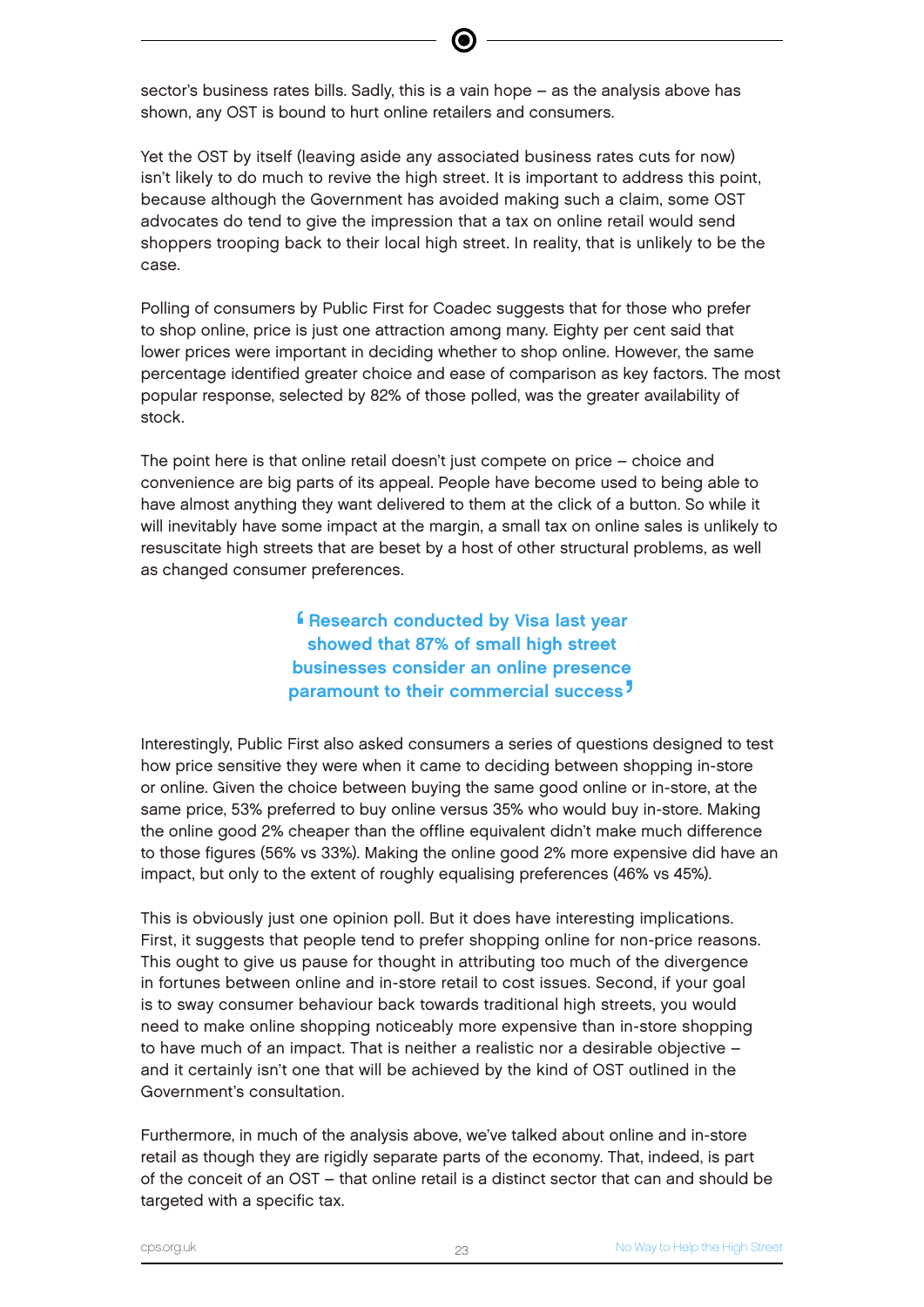In reality, of course, this view of online retail is wildly anachronistic. Public First carried out polling of businesses as well as consumers. It found that more than half of businesses now sell products online, with another third saying they are likely to start in the next 12 months. At the same time, two-thirds of firms that sold online said that physical premises will continue to be important to their business in future.

In other words, much of the UK's retail sector is 'hybrid', with the same businesses serving customers both online and in-store – a pattern which businesses expect to continue for years to come. Most high street businesses, in other words, are also online businesses: separate research conducted by Visa last year showed that 87% of small high street businesses consider an online presence paramount to their commercial success.<sup>49</sup> And some primarily online businesses (such as Amazon) have been experimenting with physical retail.

The point here is that it really doesn't make much sense to think of online retail as some specific, separate part of the economy. Many of the retailers that would be hit by an OST are high street retailers too. Equally, we mustn't think of online retail as just 'Amazon and co' – most businesses, large and small, all over the country, make a lot of their money selling online. You might avoid punishing the smallest by introducing that £2 million allowance. But you would still be hitting an extremely wide range of businesses.

### The (Un)Popularity of an Online Sales Tax

Politics being what it is, the various objections we have raised against an OST might not count for much if the idea was an overwhelmingly popular one. However, we can say with a significant degree of certainty that the great British public are not, in fact, crying out for an online sales tax. In fact, the political case for the tax doesn't stack up any more than the economic one.<sup>50</sup>

> ∫<br>וח Public First found that only 29% of consumers approved of an OST (with just 9% approving strongly). By contrast, 46% were opposed to an OST (29% strongly)<sup>7</sup> '

Public First found that only 29% of consumers approved of an OST (with just 9% approving strongly). By contrast, 46% were opposed to an OST (29% strongly). Put simply, opposition to an OST is both more widespread and more strongly felt than support for it.

Remarkably, given how divided the public is on many economic issues, opposition to an OST is almost universal across regions, income bands, and social grades. Indeed, every social grade (from white collar professionals to unskilled labourers) is opposed to the introduction of an OST. Every UK region (with the exception of London) is against the idea. And only the highest earners (those earning £70,000–80,000 and above £90,000) seem to be in favour of it.

<sup>49</sup> Visa, From bricks to clicks. [Link](https://www.visa.co.uk/where-you-shop-matters/articles/from-bricks-to-clicks.html)

<sup>50</sup> The polling referred to throughout this section is Public First, Polling on changing trends in ecommerce. [Link](https://www.publicfirst.co.uk/public-first-polling-on-changing-trends-in-ecommerce.html)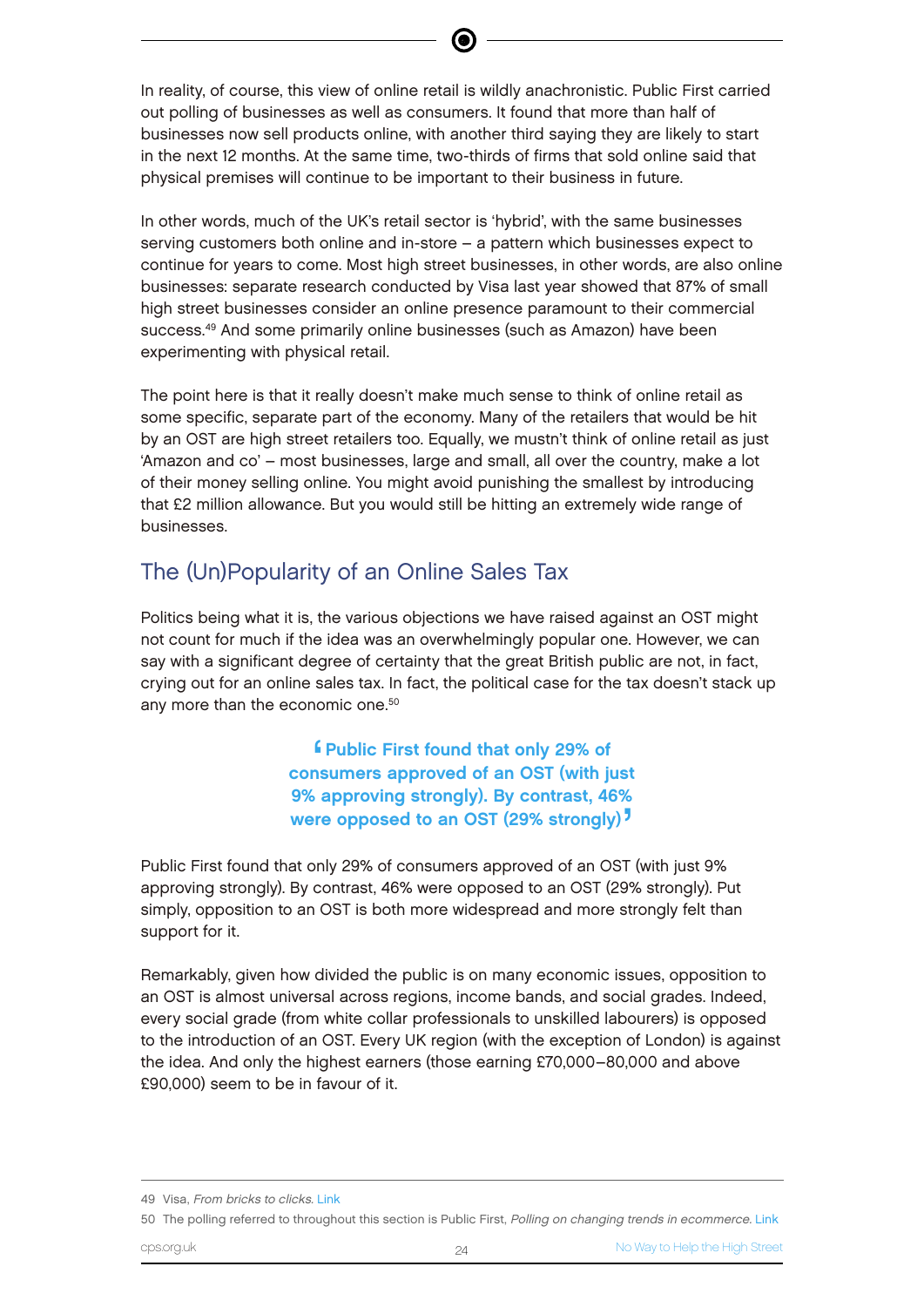



e

Source: Public First polling for Coadec

Not to put too fine a point on it, but it would certainly be odd for the current Government to pursue a tax policy that only has net support among well-off Londoners.

Public First also conducted separate surveys of micro-businesses (those with 1–5 employees) and business in general. The smallest businesses were almost as opposed to the introduction of an OST as consumers, with 41% opposed (23% strongly) and 31% in favour (with strong support at just 1%). Businesses in general were broadly supportive of an OST (44% approve, 35% disapprove) – but even here support fell away once respondents were presented with a list of particular goods and services that could be taxed.

> **∫ f** The smallest businesses were almost as opposed to the introduction of an OST as consumers, with 41% opposed (23% strongly) and 31% in favour (with strong support at just 1%)<sup>}</sup> י<br>.<br>.

As the table on the following page shows, Public First didn't find overwhelming approval among businesses for applying an OST to any of the products and services listed. The only scenario with net support was the first one, with 47% in favour and 46% opposed. But consumers were resolutely opposed to all the suggested scenarios. Only 18% supported applying an OST to 'a pair of shoes bought online' – which is about an obvious a target for such a tax as you're likely to find. Some 40% of consumers didn't think an OST should apply to a single one of the scenarios listed on the following page.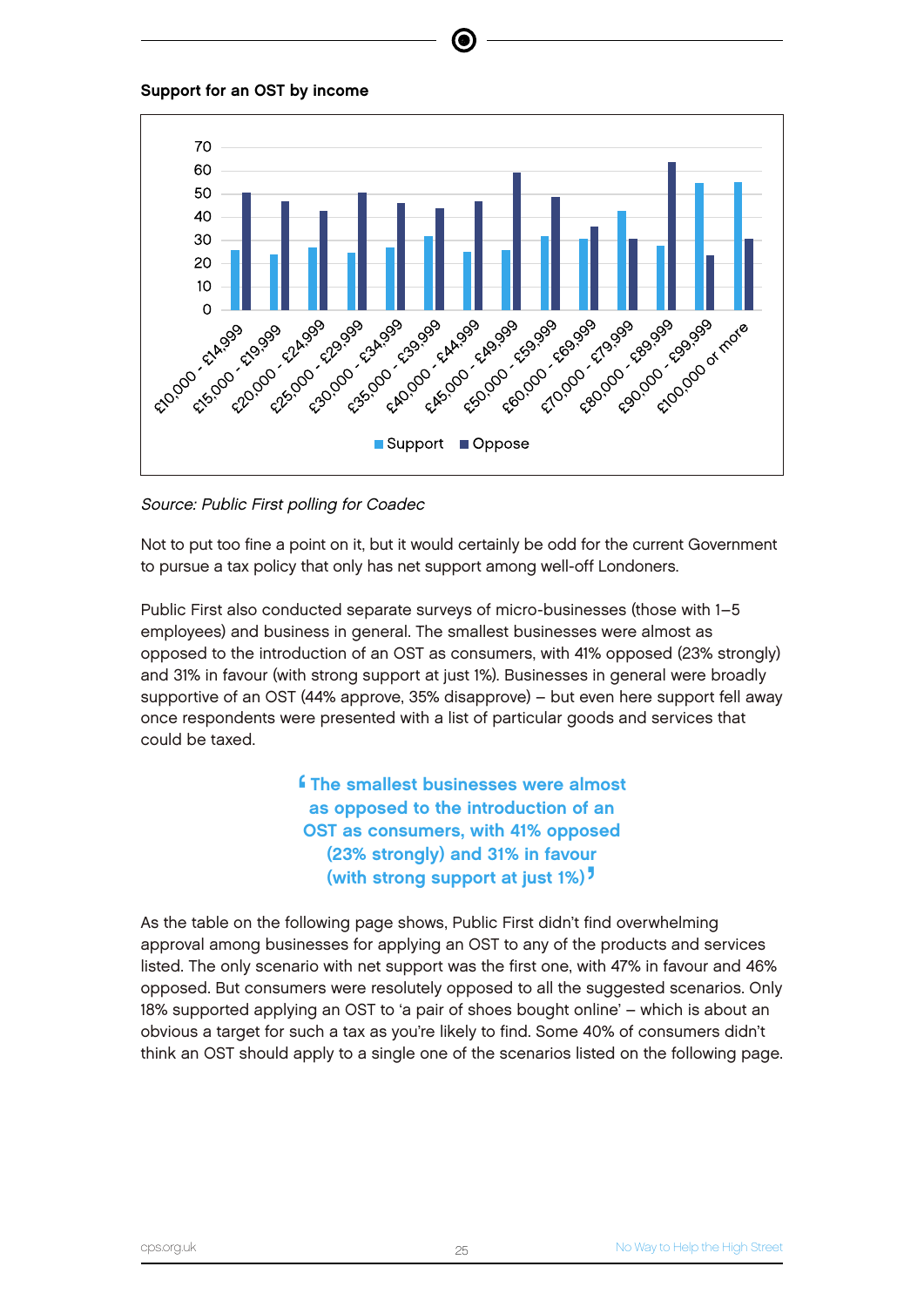#### If the Government was to introduce a new tax on things bought online, which of the following do you think the tax should apply to?

| <b>Scenario</b>                                                                                                                                 | <b>Consumers</b><br>in favour | <b>Businesses</b><br>in favour |
|-------------------------------------------------------------------------------------------------------------------------------------------------|-------------------------------|--------------------------------|
| A new TV bought online and delivered to my door                                                                                                 | 20%                           | 47%                            |
| Headphones ordered through an online marketplace<br>(e.g. Amazon or eBay) delivered to my door                                                  | 19%                           | 46%                            |
| A pair of shoes bought online                                                                                                                   | 18%                           | 45%                            |
| Headphones ordered through an online marketplace<br>(e.g. Amazon or eBay) and picked up from a parcel 'locker'<br>at my local train station     | 16%                           | 44%                            |
| A Netflix subscription                                                                                                                          | 13%                           | 34%                            |
| A takeaway curry ordered through an app<br>(e.g. Deliveroo or Just Eat) and delivered to my door                                                | 13%                           | 35%                            |
| Groceries ordered online and delivered to my door                                                                                               | 12%                           | 34%                            |
| A handmade greetings card made by an independent<br>retailer sold through an online marketplace<br>(e.g. eBay or Etsy) and delivered to my door | 12%                           | 35%                            |
| A hotel booked online                                                                                                                           | 11%                           | 33%                            |
| A new TV bought online but collected through a click<br>& collect service                                                                       | 11%                           | 35%                            |
| Groceries ordered online through a click & collect service                                                                                      | 10%                           | 29%                            |
| A drink bought in a pub through the pub's app and<br>delivered to my table                                                                      | 8%                            | 25%                            |
| A burger ordered through a QR code in a restaurant                                                                                              | 8%                            | 25%                            |
| Home insurance purchased online                                                                                                                 | 8%                            | 30%                            |
| A takeaway curry ordered online but paid for and<br>collected in person                                                                         | 8%                            | 26%                            |

Source: Public First polling for Coadec

It is one thing to introduce a policy that, while unpopular, has a clear and coherent economic rationale, and is necessary for the security and prosperity of the country. But an online sales tax plainly doesn't meet that standard. Pressing ahead with its implementation in the face of widespread consumer opposition and only partial business support would therefore be a very strange move.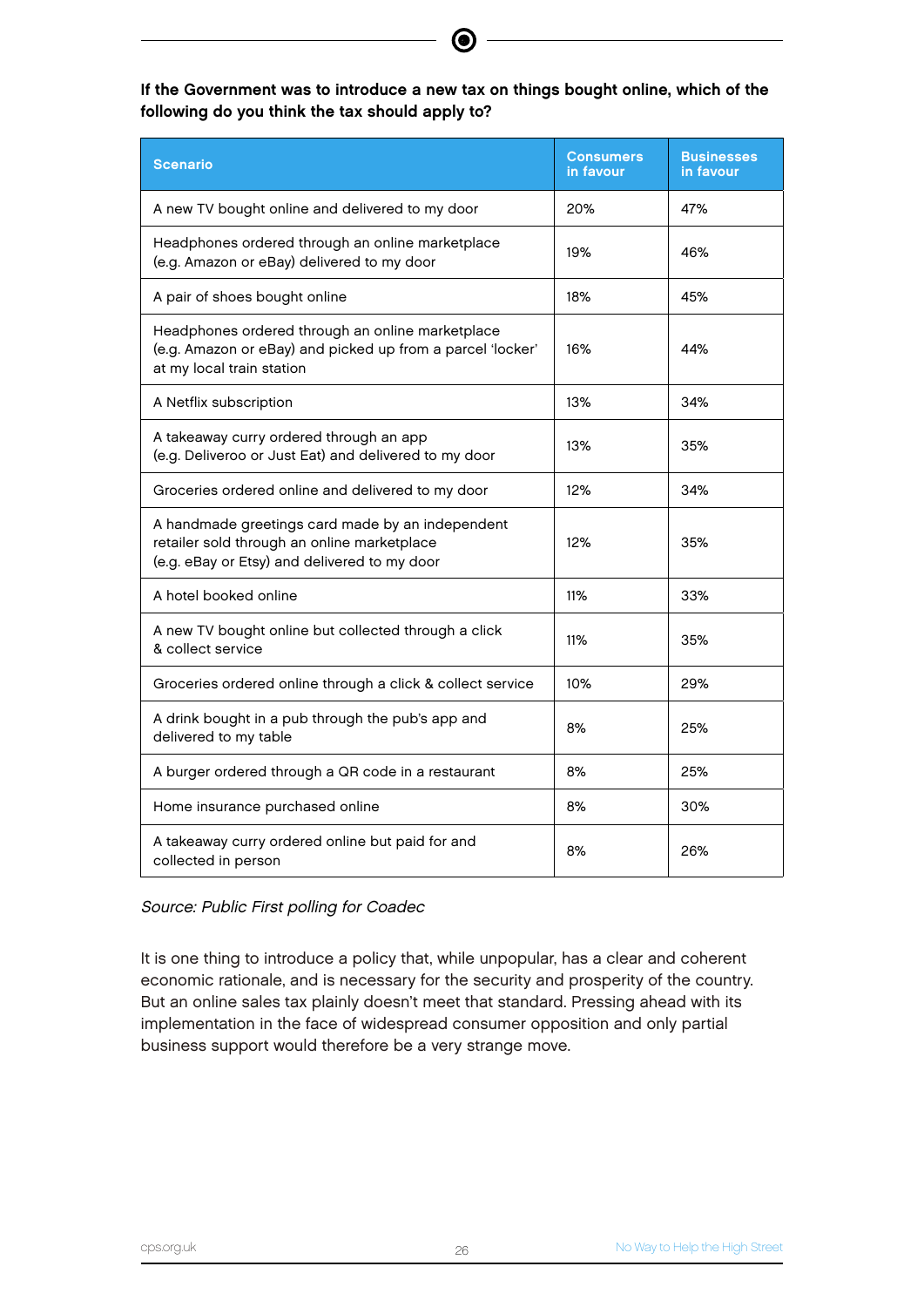### **Conclusion**

As the analysis above has made clear, an online sales tax would burden consumers at a time when cost of living pressures are one of the most important challenges the country faces. It would hurt small business and effectively punish the dynamic, innovative firms who sell online – a British success story in an economic climate that makes good news hard to come by. The negative economic impacts of an OST would also be felt most keenly in Britain's 'left behind' regions and among its poorest and most vulnerable households.

Taken together with other ill-advised policies currently being pursued on tech regulation, most notably the Online Safety Bill, implementing a narrowly targeted tax on online sales would also send a terrible message about how government views the industries of the future. It would make today's and tomorrow's entrepreneurs think twice about choosing Britain, and potentially diminish our long-term growth prospects as a result. The proposed OST is thus quite at odds with the liberalising, future-facing vision of Britain after Brexit embodied elsewhere in the Government's agenda.

#### $\blacksquare$ An online sales tax would be difficult to design, costly to implement, and almost inevitably the source of all sorts of perverse distortions to business and consumer behaviour. **J**

On a basic, technical level, moreover, an online sales tax would be difficult to design, costly to implement, and almost inevitably the source of all sorts of perverse distortions to business and consumer behaviour. These unintended consequences can't be wished away – they are practically inherent to the very concept of a tax on online sales.

For all that, an OST would do little, by itself, to aid the ailing British high street. We also believe it would prove widely unpopular among British voters.

Of course, none of this is to say that the high street doesn't need more support, in particular by cutting business rates – just that the Government is wrong to tie any such changes to a fundamentally flawed new tax like the OST.

In the final part of this report, we will therefore consider the broader case for reforming and reducing business rates, along with a range of other measures that the Government should introduce to boost Britain's traditional retail sector and revive its historic high streets.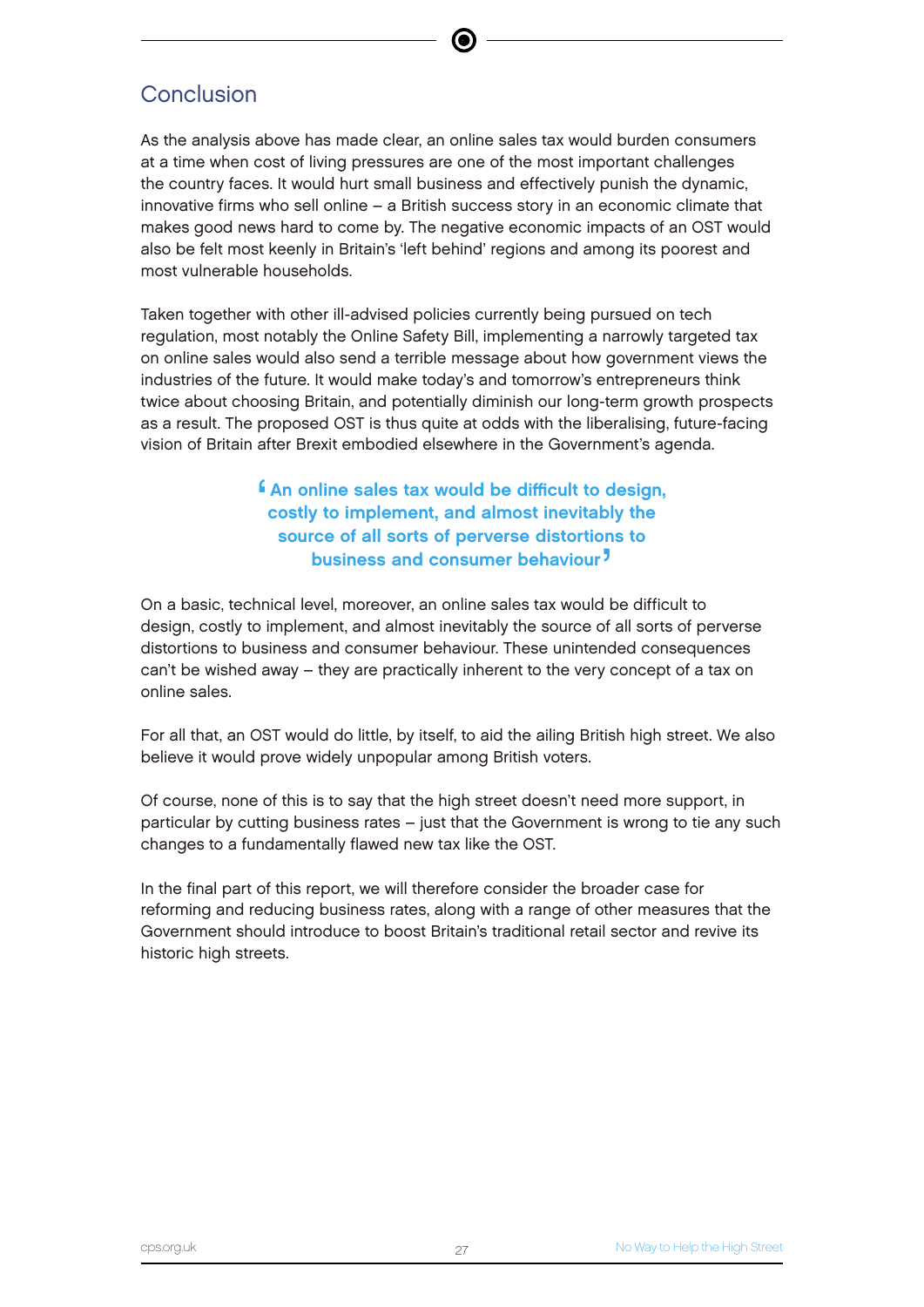# Part 2: Better Ways to Help the High Street

### The Trouble with Business Rates

So far in this report we have focused on making the case against an OST, which we think would be a particularly bad way for any government to raise money.

e

Yet in making the case against an OST, we should not lose sight of the fact that its advocates do have half a point – namely that business rates are a bad tax that do place an unduly heavy burden on traditional retailers. The fact that introducing an OST would be a deeply problematic way to fix business rates should not lead us to leave them just as they are. On the contrary, cutting and reforming business rates is itself an important part of developing an overall tax system that better supports enterprise and growth.

The CPS covered business rates in detail in its 2020 report 'A Framework for the Future: Reforming the UK Tax System', but it is worth reviewing some of the key features of the tax – and the problems with it – in the context of the British high street.

> e<br>d According to the OECD's revenue statistics database, the UK raises more as percentage of GDP from 'recurrent taxes on immovable property' than any other OECD country<sup>7</sup> '

In straightforward terms, business rates are a recurrent tax on the assessed rental value of non-domestic properties. The most recent revaluation took place in 2017, and was based on rental values from 2015. The tax owed is calculated as a percentage of rateable values – the standard rate is 50.4p in the pound. A slightly lower rate (49.1p) applies where rateable value is below £51,000.

There are further general reliefs for businesses with a single property with a rateable value below £15,000. Various targeted reliefs – like the current retail, hospitality, and leisure relief, which gives eligible businesses 50% off their rates bill in 2022/23 (up to a maximum discount of £110,000) – have also been available from time to time.

There are a number of problems with business rates. Perhaps the most obvious one is that we rely very heavily on them as a source of revenue. According to the OECD's revenue statistics database, the UK raises more as percentage of GDP from 'recurrent taxes on immovable property' than any other OECD country.<sup>51</sup> If you look specifically at the share of such taxes paid by non-households (e.g. businesses), then only Israel raises more than us as a percentage of GDP.

<sup>51</sup> Based on comparative revenue data from stats.oecd.org.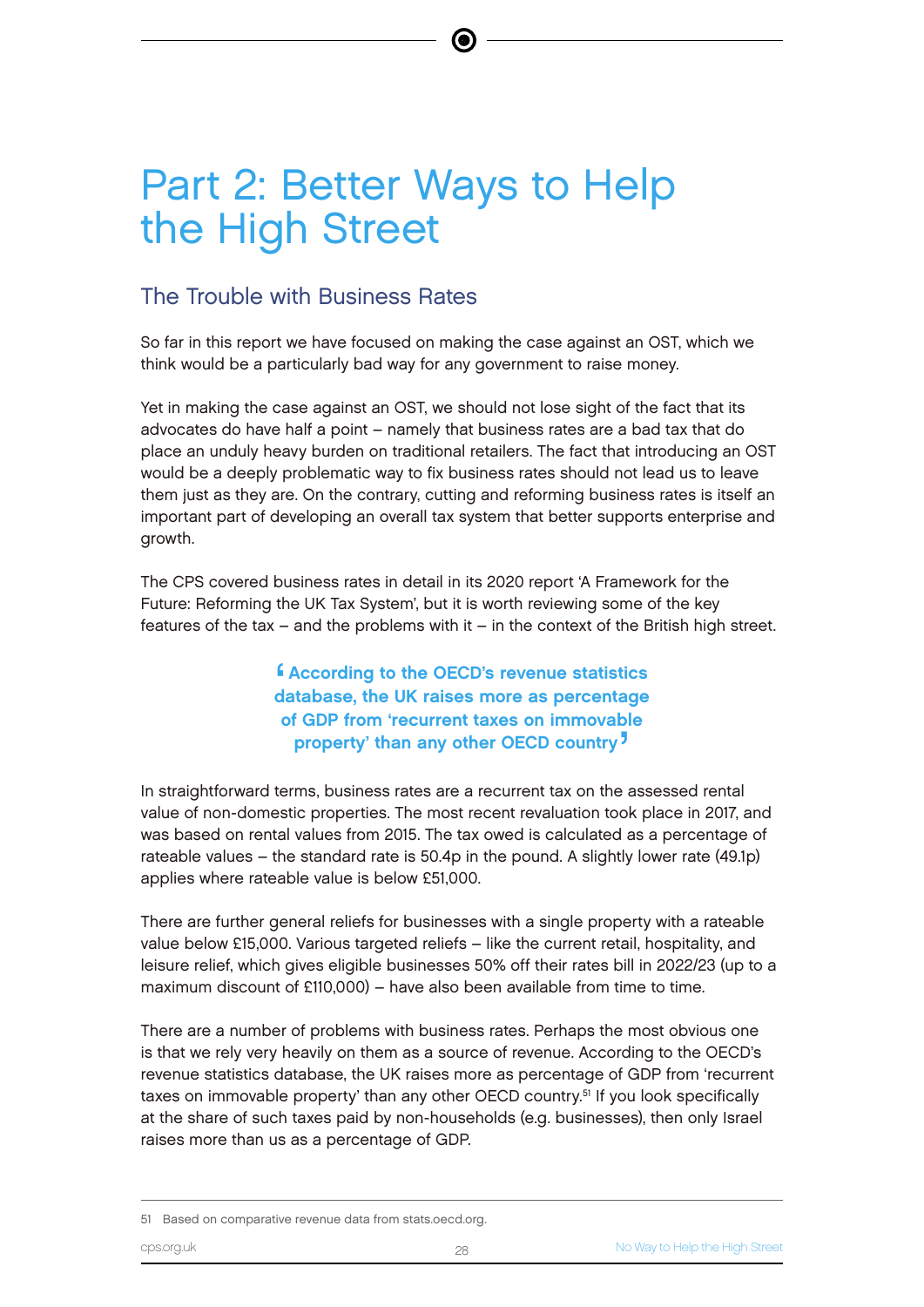This matters, because what might be a relatively efficient tax when levied at a low level can quickly become an unfair burden when too much revenue is extracted.

There is a particular problem here for retailers, who pay around a quarter of business rates despite generating less than 10% of the economy's total gross value added.<sup>52</sup> This disproportionate impact is compounded by two further factors. First, assessed rental values are now more than seven years out of date. Over that period, market rents for the retail sector outside London have fallen by more than half in real terms. <sup>53</sup> Yet instead of going down in line with this dwindling tax base, rates have actually gone up.

This points to the second factor that adds insult to injury for the retail sector. While assessed values don't keep pace with market conditions, the business rates multiplier (i.e. the tax rate) does rise in line with inflation. Business rates are designed to deliver a stable revenue stream to government – but they are clearly not constructed with the interests of business in mind. And that becomes a particular problem in an inflationary environment, as we have today.

#### ' Business rates are designed to deliver a stable revenue stream to government – but they are clearly not constructed with the interests of business in mind<sup>7</sup> '

In addition to this unfairness, there's a general economic problem with business rates. While taxes based solely on land values are generally considered to be efficient, economists typically frown upon taxing 'business inputs' (things like commercial buildings and infrastructure) because doing so distorts the production process. In particular, it can actively punish you for investing in expanding or upgrading your facilities.

To give a notorious example, Tata Steel spent £185m upgrading a blast furnace at their Port Talbot facility, only to be hit by a £400,000 increase in their annual rates bill as a result.<sup>54</sup> That's an extreme example, but similar things happen across the economy on a smaller scale all the time – not least to retailers. The detrimental effect on business investment is not exactly hard to predict.

That flaw in the business rates base – that the tax applies to 'improvements' as well as to underlying site values – has a clear distributional impact as well. Generally speaking, business rates are higher where land values are higher – i.e. in town and city centres, in particular in London and the South-East. But compared to a more neutral tax base, the existing business rates system leads to a higher tax burden where buildings make up a higher share of total property value (i.e. where land is relatively cheap) and a lower tax burden where land is particularly expensive.

In other words, the current structure of business rates results in a relatively higher tax burden in 'left behind' regions and a relatively lower one in London and the South-East, compared to a more neutral system. It also bakes into the tax system a structural bias against capital-intensive industries, such as manufacturing.

<sup>52</sup> Centre for Retail Research, Business Rates and the Future of the High Street. [Link](https://www.retailresearch.org/future-of-the-high-street.html)

<sup>53</sup> British Property Federation, Business rates call for evidence. [Link](https://bpf.org.uk/media/2712/bpf-response-bus-rates-cfe-tranche-1-sept-18-2020.pdf)

<sup>54</sup> Jim Pickard and Michael Pooler, 'Budget plan to exempt new machinery from rates bill', Financial Times, February 2016. [Link](https://www.ft.com/content/  abadf956-dca6-11e5-8541-00fb33bdf038)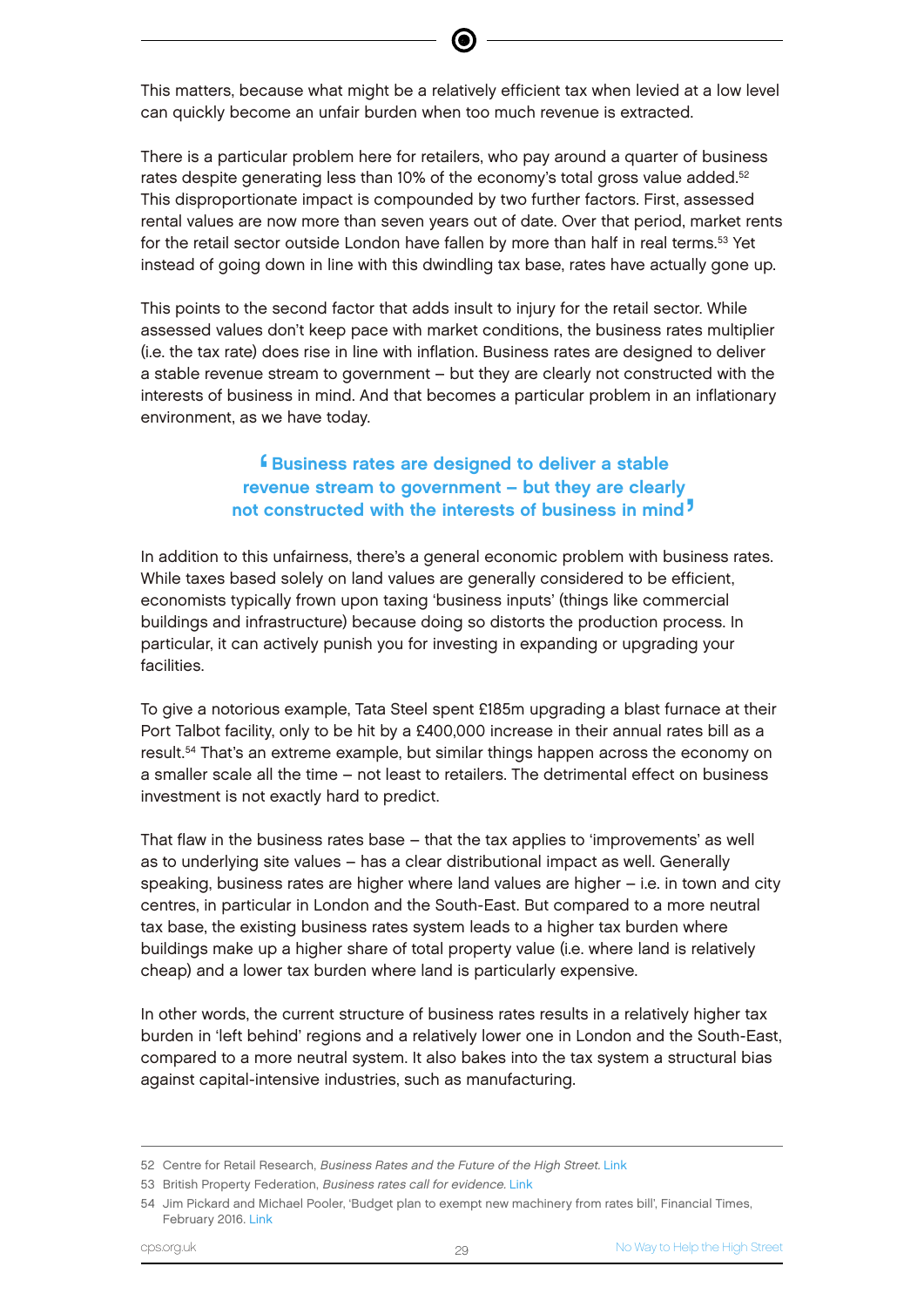Reforming and cutting business rates

The reforms that ought to be made to business rates – both to help the high street and to boost the UK's overall economic performance – follow naturally from the problems inherent to the current system.

First, the tax base should reflect actual market values, with as little time lag as possible. The Government is already moving to a three-yearly cycle of revaluations. The next one will take effect in 2023, based on values from 2021. That is a start – but only a start. The aim (as the Government acknowledges) should be to get to annual revaluations as soon as possible, using values taken from the previous year.

Second, the overall burden of business rates should be reduced and the practice of increasing the multiplier in line with inflation ended. This would probably result in a significant initial fall in revenue, followed by a gradual decline in the relative importance of business rates within the tax system. Such a development might be inconvenient for the Treasury, but it makes sense: we ought to get business rates as a percentage of GDP down to more internationally normal levels.

#### $\frac{6}{5}$ The overall burden of business rates should be reduced and the practice of increasing the multiplier in line with inflation ended<sup>7</sup> י<br>|<br>|

Rather than attempting to fill any resultant funding gap with a narrowly targeted new tax, we should seek to raise more money in the long run from council tax on highvalue residential properties (given that the tax is still charged, astonishingly, based on property values as they stood in 1991), or perhaps broad-based consumption taxes like VAT. These sorts of taxes have the smallest relative impact on economic growth, and therefore represent a 'least worst' way of raising money going forward.<sup>55</sup>

That said, any revenue-raising efforts must surely wait until the cost-of-living crisis recedes, and robust economic growth is restored – otherwise they risk being counterproductive.

Finally, the government should remove 'improvements' from the business rates tax base, levying the tax solely on underlying site values (which would in turn reflect the legally approved use of the property in question). This, indeed, is the first way that the burden of business rates should be cut – buildings, structures, and so on should be stripped out of rateable value. By itself, this might amount to a 20% cut in the overall business rates burden, even before the multiplier was reduced (or valuations updated to reflect a depressed commercial property market).<sup>56</sup>

As well as helping struggling high streets (and manufacturing businesses) in the short run, reforming business rates in this way ought to boost business investment, which would have a positive long-run effect on wages and GDP, and of course tax revenues.<sup>57</sup>

<sup>55</sup> Asa Johansson et al., Tax and Economic Growth. [Link](https://www.oecd.org/tax/tax-policy/41000592.pdf)

<sup>56</sup> Based on analysis in Tom Clougherty et al., A Framework for the Future: Reforming the UK Tax System. [Link](https://files.taxfoundation.org/20201023134831/A-Framework-for-the-Future-Reforming-the-UK-Tax-System-PDF.pdf)

<sup>57</sup> See Adam Corlett et al., Replacing business rates: taxing land, not investment. [Link](https://d3n8a8pro7vhmx.cloudfront.net/libdems/pages/43650/attachments/original/1535560302/Business_Rates.pdf?1535560302)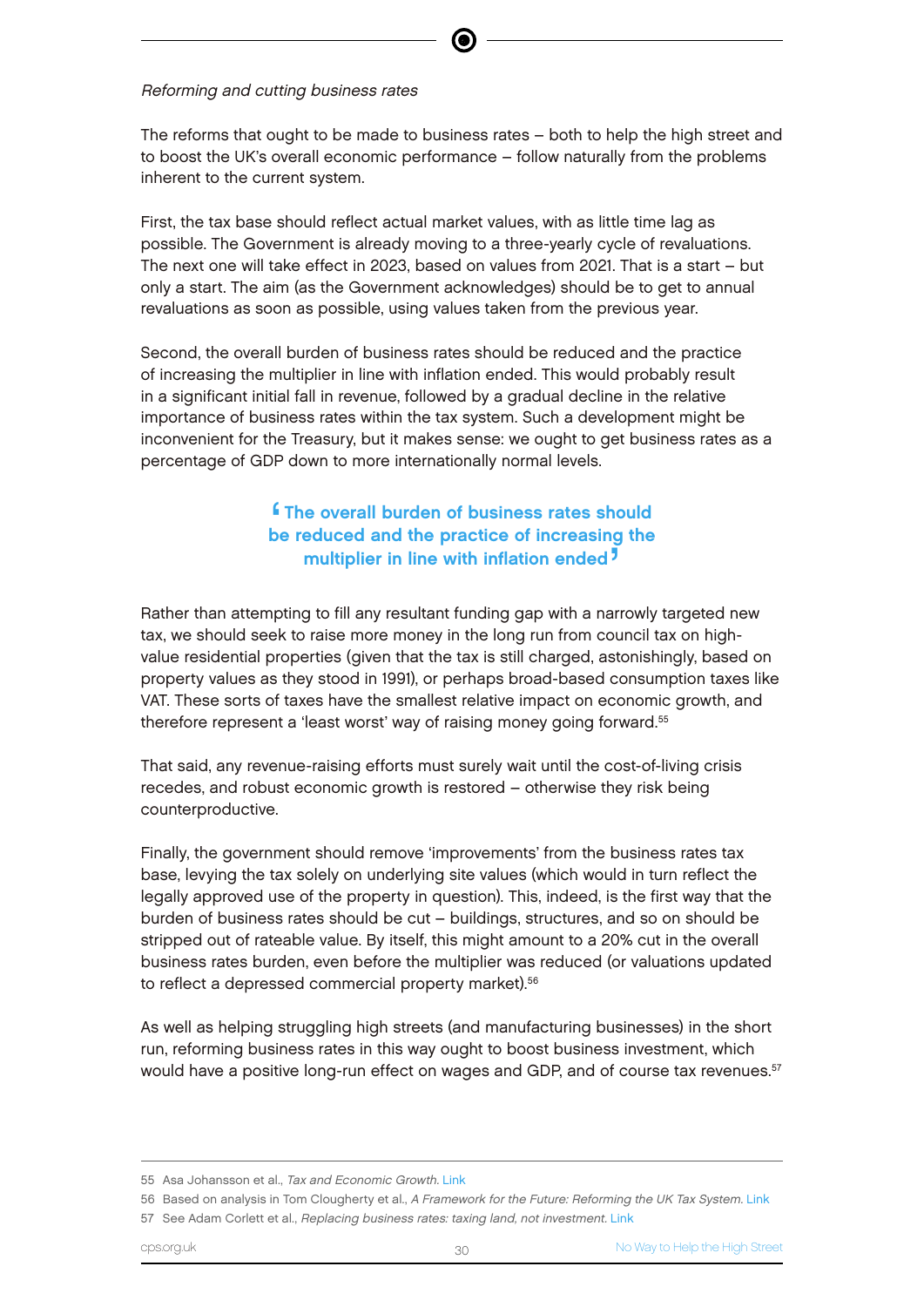The chart below, which is taken from a 2018 report by Adam Corlett et al., provides a useful indication of the impact that basing business rates on land values would have for the retail sector across the country. That research actually modelled a revenue-neutral shift to a site-value basis for business rates, which means it assumed a higher tax rate as well as a reformed tax base. Even so, the authors found that such a reform would deliver large tax cuts for shops in most parts of the country. (The lower-tax approach that we have outlined here would be even more beneficial, potentially eliminating many of the localised tax increases that a revenue-neutral approach would entail.)

#### Change in total bills for shops by billing authority, England



Source: Adam Corlett et al., 'Replacing business rates: taxing land, not investment.'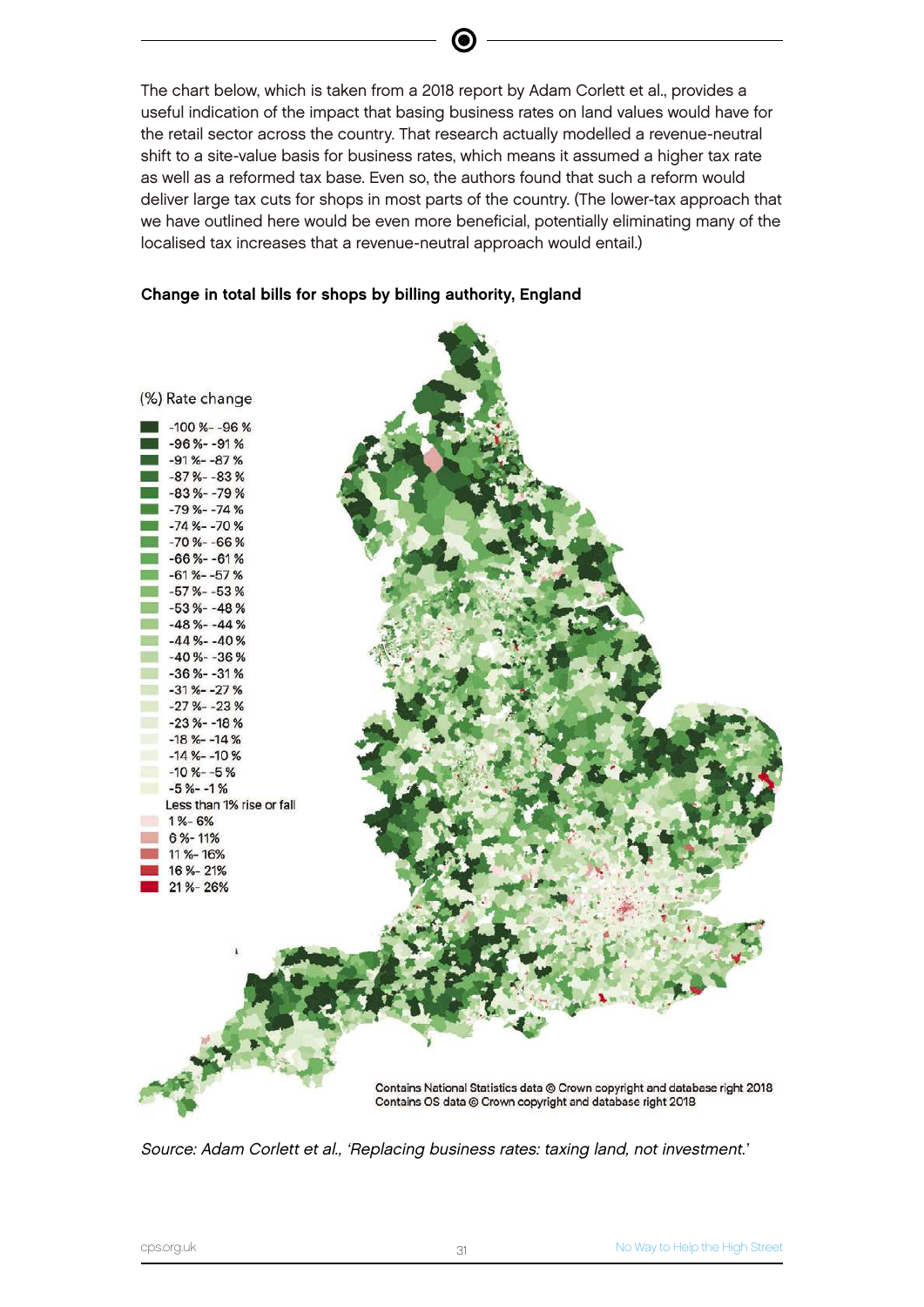#### Will cutting rates help businesses or landlords?

Before moving on to consider some of the things government could do to boost the high street that are not related to business rates, or indeed an online sales tax, there is one final issue to examine. This is the extent to which shops (and other businesses) would benefit from a lower business rates burden in the long run.

On the face of it, this might seem like an odd question to raise – since cutting taxes on retailers will surely leave them better off. But it's an important one, since economists generally believe that the economic incidence of business rates actually falls on landowners rather than occupiers.

The idea is that since the supply of land for various commercial purposes is more or less fixed, the market-clearing price is determined by demand – that is, by what tenants are prepared to pay. From the perspective of an occupying business, it doesn't make much difference whether that money is going to the Treasury or to the landlord. What matters is the overall cost of the premises (rent plus business rates). As a result, the theory goes that the main effect of raising or lowering business rates is to change landowners' revenues (in aggregate and over the medium term) by a corresponding amount.

#### $\blacksquare$ 45% of business property in this country is owner-occupied '

However, there are a few counterpoints to make. First, 45% of business property in this country is owner-occupied.<sup>58</sup> Businesses operating from such premises will obviously benefit directly from lower business rates.

Second, the fact that retail rents are effectively zero in many parts of the country, owing to market conditions and changing consumer preferences, means that tenants may have much more bargaining power than has traditionally been the case – and may therefore be in a position to prevent landlords responding to lower business rates by raising rents in the medium term. Given the number of vacant shops, and the pressures on retail, there is not an inexhaustible supply of firms willing to pay whatever landlords want to charge.

There is obviously a degree of uncertainty around all this. What we can say is that retailers will definitely benefit from lower business rates in the short term, and that those benefits may prove more enduring in the current environment than economic theory and past experience suggest. Indeed, the fact that rents could eventually rise to offset business rates cuts underlines the importance of pursuing the kind of comprehensive, economy-boosting reforms we have outlined here, and putting the whole business rates regime on a fairer and more pro-growth footing, rather than solely and simply cutting the multiplier.

#### 58 British Property Federation, Business rates call for evidence. [Link](https://d3n8a8pro7vhmx.cloudfront.net/libdems/pages/43650/attachments/original/1535560302/Business_Rates.pdf?1535560302)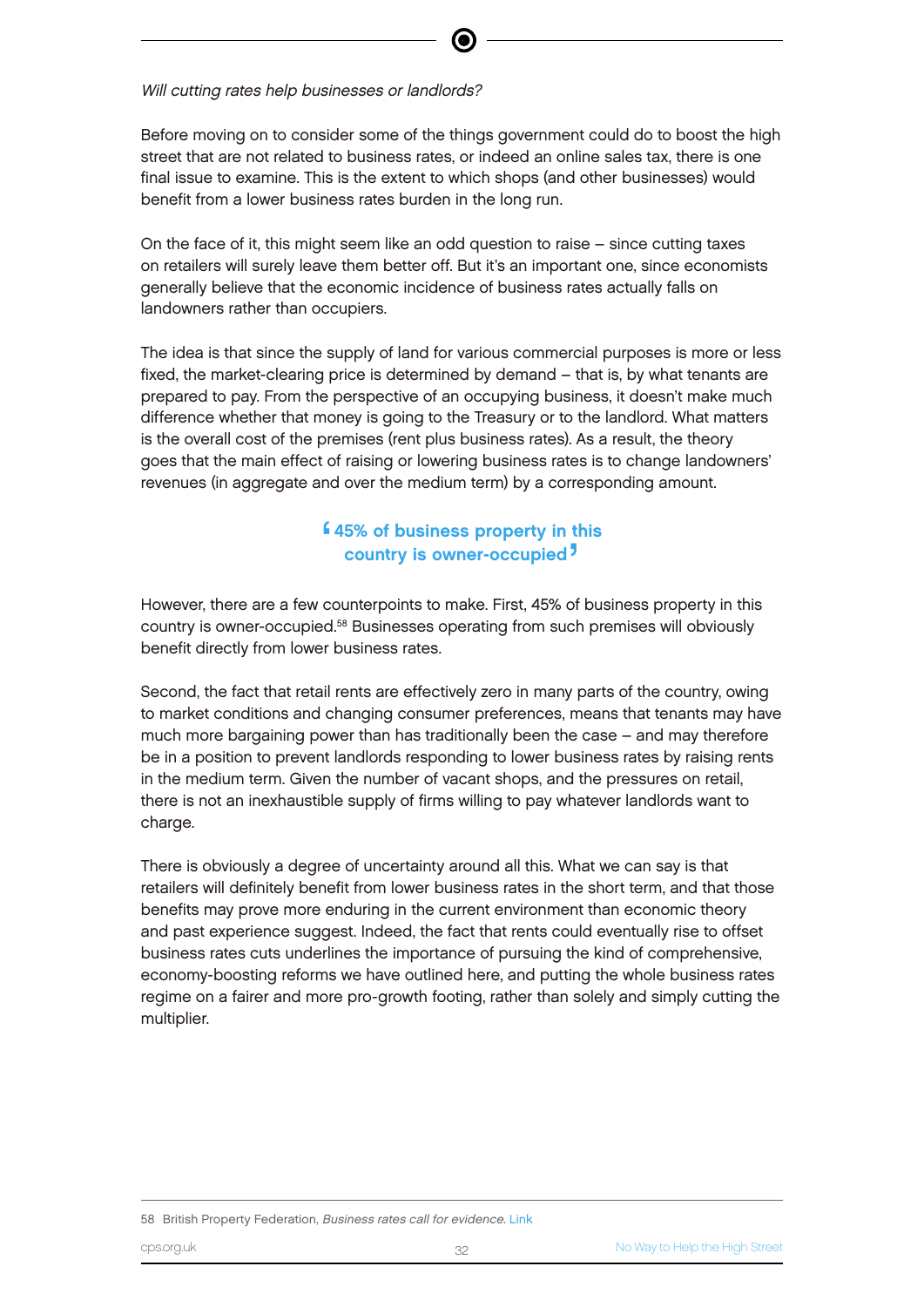# Other Ways to Help the High Street

#### The Simple Consolidated Tax

While reforming business rates should be a priority for the Government, there's another CPS tax idea that could bring immediate relief to smaller retailers: the Simple Consolidated Tax outlined by Nick King in his 2018 report 'Think Small'. The essence of this proposal was that businesses with revenues under £1m could opt in to an alternative tax system, paying a straightforward levy on turnover (the report gave an indicative rate of 12.5%) instead of corporation tax, business rates, VAT, and employers' National Insurance Contributions. Although the Simple Consolidated Tax is not a solution to the larger issues facing the retail sector, it may nonetheless be attractive to many independent shops.

#### Fixing the planning system

There are also several ways that a better planning system could help the high street. In their 2021 CPS report, 'Reshaping Spaces', Alex Morton and Jethro Elsden argued that local councils were often reluctant to redesignate empty commercial property for residential use – in part because the business rates retention scheme inadvertently makes it financially advantageous for councils to retain empty properties rather than allow them to be converted to residences.

#### $\frac{6}{10}$ Permitting mixed use redevelopment of unused commercial property is key both to increasing the supply of housing and to revitalising ailing town centres<sup>7</sup> '

Permitting mixed use redevelopment of unused commercial property is key both to increasing the supply of housing and to revitalising ailing town centres. The planning mistakes of the past have left too many town centres as inactive dead zones. The approach outlined in 'Reshaping Spaces', which begins with new local plans containing a hard-headed assessment of each local authority area's real commercial space requirements, would help to restore much-needed vibrancy to Britain's town centres. Instead, there are anecdotal examples of builders being told that their town centre developments must devote the ground floor to retail, because that is the character of the area, even though the street in question is already littered with empty shops.

#### Dealing with fragmented ownership and vacant property

One of the big underlying problems facing the high street is fragmented ownership. Essentially, there are often so many different landlords of different scales in relatively small places that local actors find it impossible to act strategically. Neglect ensues by default. Yet high streets characterised by consolidated ownership have bucked the national trend when it comes to high street decline.<sup>59</sup>

The Government should consider new ways of encouraging consolidated ownership and the joined-up, commercially led thinking it produces on high streets across the country. That may include moves to incentivise the owners of empty premises – often absentee landlords who view commercial space as a purely financial asset – to sell

<sup>59</sup> Power to Change, Take Back the High Street Putting communities in charge of their own town centres. [Link](https://www.powertochange.org.uk/wp-content/uploads/2019/09/PCT_3619_High_Street_Pamphlet_FINAL_LR.pdf)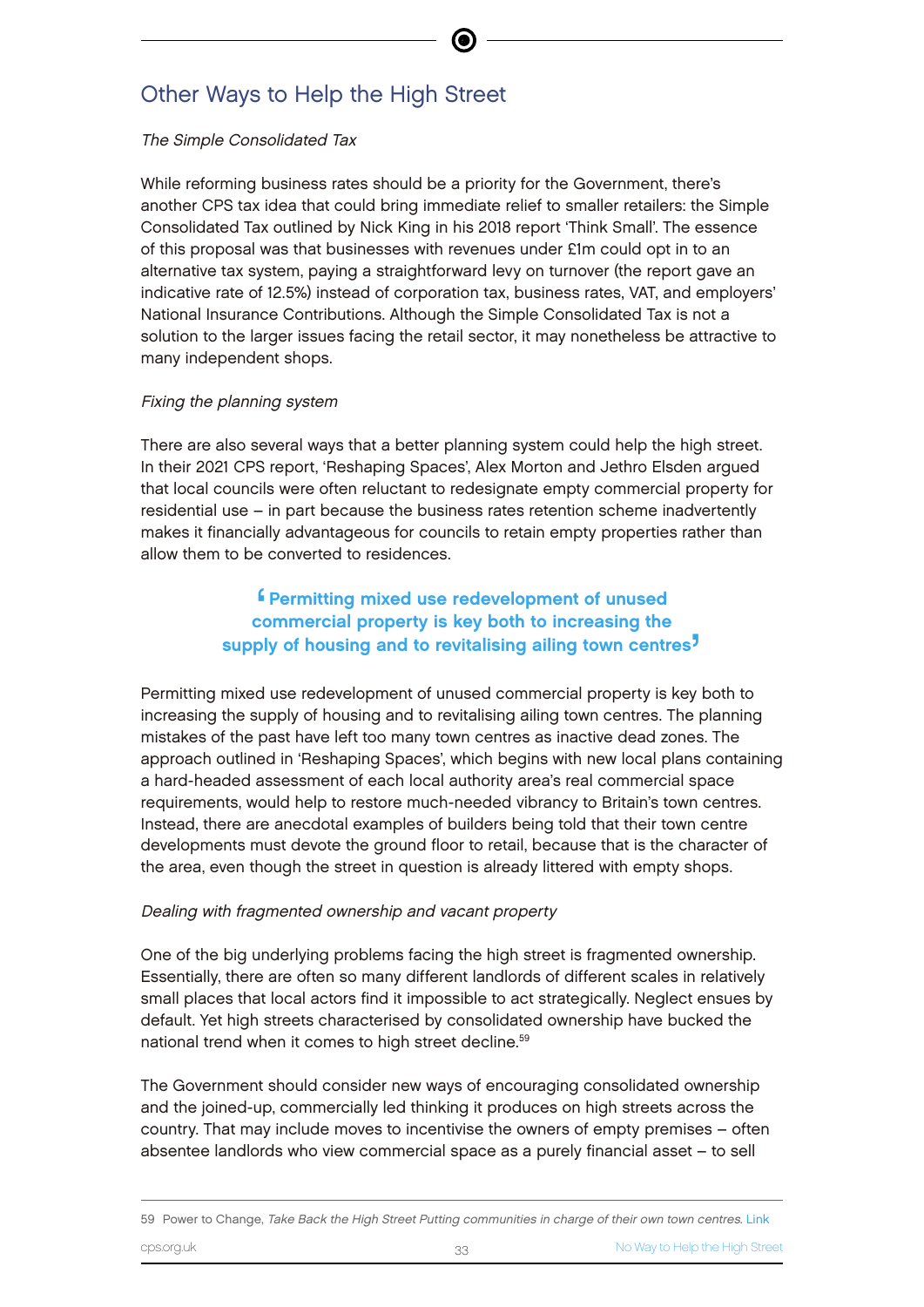up and move on. While not necessarily a policy designed to promote consolidated ownership, the Government's proposed 'reverse rental auctions' for empty shops are a welcome sign of action on this front.<sup>60</sup>

Even where consolidated ownership isn't possible, the Government should try to replicate some of its benefits by piloting new and improved versions of the Portas Review's 'Town Teams' concept.<sup>61</sup> The important thing is that someone thinks about the high street as a whole, and develops ways of making town centre shopping the kind of overall experience that appeals to today's shoppers.

#### Infrastructure for better high streets

Sometimes, the simplest and easiest things can help. In order to be places that people want to visit, high streets need to be accessible, attractive and safe. One of the reasons high streets have struggled while out-of-town centres have not is that out-oftown centres are able to create an environment where the shopper comes first, with wide footways and pedestrianised streets, and good transport links.

#### '<br>a **f** The provision of accessible parking, within a sustainable transport plan, is integral to the success of local shops and businesses<sup>7</sup> '

Local areas need to plan transport carefully to maximise the accessibility and attractiveness of high streets. In particular, our ageing population will need the same access to high streets that they have to out-of-town centres – by private car as well as by public transport (something that is too often forgotten about by contemporary town planners).

Indeed, parking remains one of the biggest frustrations for high street businesses – and one of the things most likely to deter older consumers, who are otherwise the most likely to shop in-store, from visiting their local town centre. The provision of accessible parking, within a sustainable transport plan, is integral to the success of local shops and businesses.

Sadly, too many local authorities view parking simply as a source of revenue, rather than an essential part of the high street ecosystem. Of course, pricing town centre parking appropriately can be an important (though imperfect) way of controlling congestion, and keeping traffic flowing freely. So we are not suggesting a free-for-all: just that town centre parking is planned and handled in an economically sensitive way.

<sup>60</sup> Gemma Goldfingle, 'Government to force landlords to let out shops vacant for six months', Retail Gazette, April 2022. [Link](https://www.retailgazette.co.uk/blog/2022/04/government-to-force-landlords-to-let-out-shops-vacant-for-six-months/)

<sup>61</sup> Gov.uk, The Portas Review. [Link](https://assets.publishing.service.gov.uk/government/uploads/system/uploads/attachment_data/file/6292/2081646.pdf)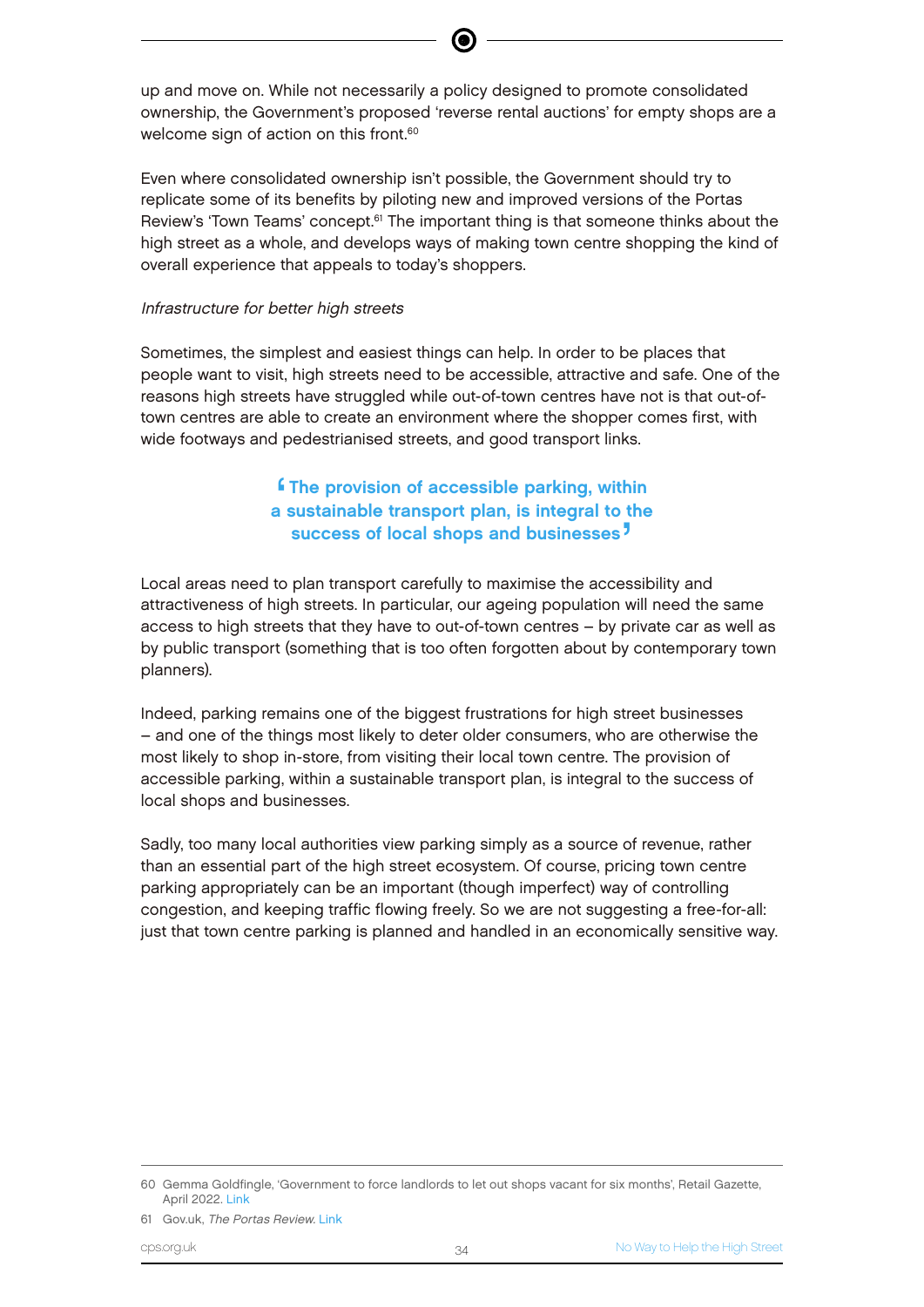# **Conclusion**

The Government is right to want to help the high street. Britain's traditional retail sector is struggling, and not just because of evolving consumer preferences or a gloomy economic outlook. Bad policies – on planning, on transport and most of all on tax – have made town centre retail so much harder and less rewarding than it needs to be.

Yet the Government's online sales tax consultation suggests that, rather than fixing past policy mistakes, it may be on the verge of making a new one. Put simply, the case for an online sales tax does not add up. Tying hopes of a fairer business rates system to its implementation is thus a hugely counterproductive move.

To be clear: introducing an online sales tax would be complicated, expensive and distortionary. Whatever the intention behind it, an OST is bound to burden small businesses and increase prices for consumers. It would be a retrograde step in the Government's campaign to fight inflation and cut the cost of living. It would also run contrary to the levelling up agenda, hitting the least prosperous areas of the country hardest.

To make matters worse, implementing an online sales tax would help undermine the Government's ambitions to boost economic growth and international competitiveness after Brexit. It is hard to argue with a straight face that Britain is serious about fostering and attracting the hi-tech industries of the future if it simultaneously slaps a new, targeted tax on online retail – one of the big success stories of recent years.

#### e<br>Co Introducing an online sales tax would be complicated, expensive and distortionary<sup>7</sup> **'**

The proposed online sales tax also seems to be a policy idea that pleases almost no one – except perhaps the highest-earning Londoners. The politics of an OST do not seem to make any more sense than the economics.

Ultimately, it would be an enormous shame if the manifest inadequacies of an online sales tax – which are on full display in the Government's own consultation document – were allowed to nix the prospect of reforming and cutting business rates. That is an important ambition in its own right, not just for the retail sector but for the economy and the country as a whole.

It is not too late for the Government to think more radically about business rates, to decouple efforts at reform from flawed arguments about taxing online sales, and to make good on the implicit promise of its 2019 manifesto by delivering a lower tax burden through fundamental change to the business rates system.

As the analysis in this report has made clear, an online sales tax is no way to help the high street. But sensible, pro-growth tax and planning reforms could yet make a meaningful and lasting difference – if the Government is bold enough to pursue them.